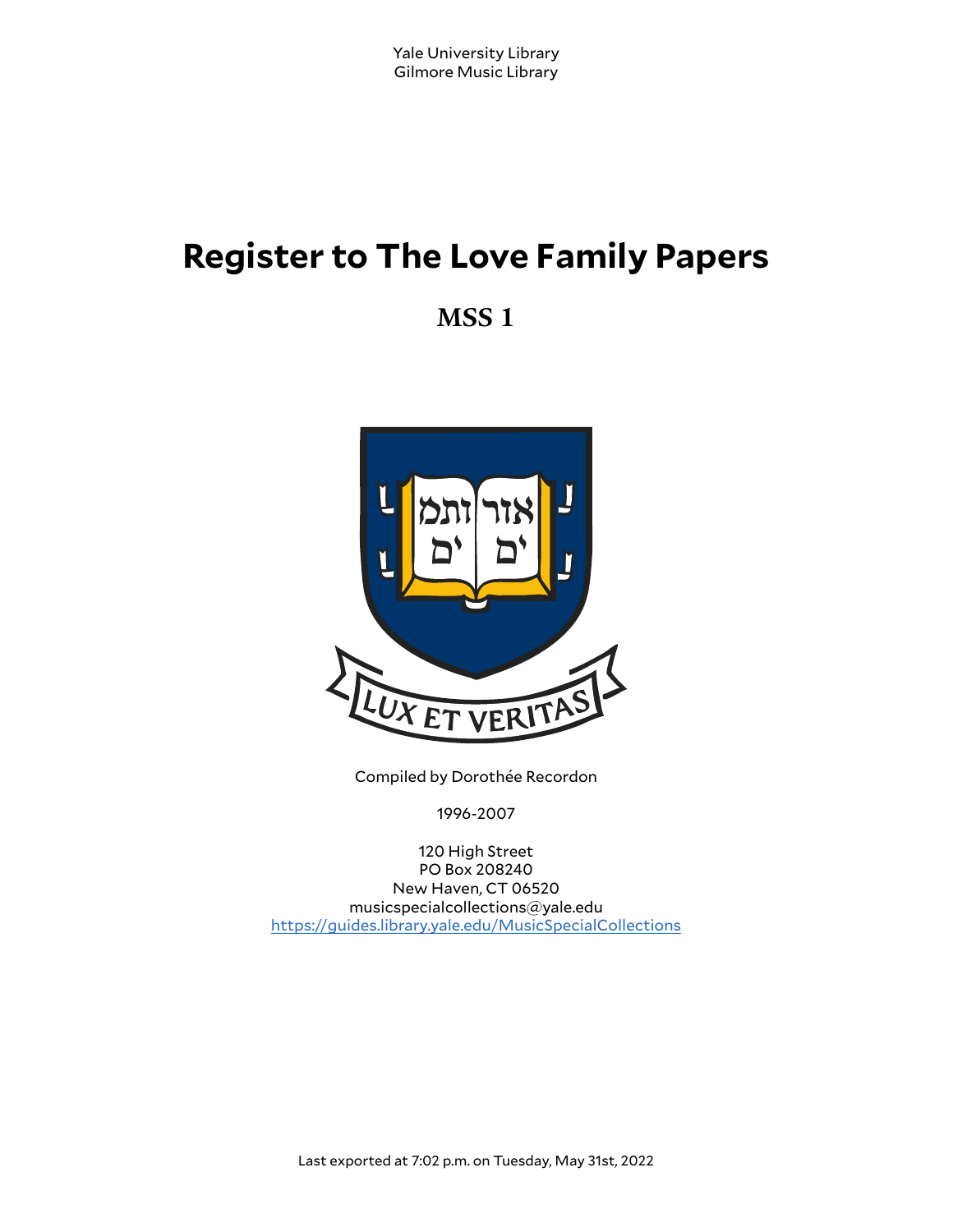# **Table of Contents**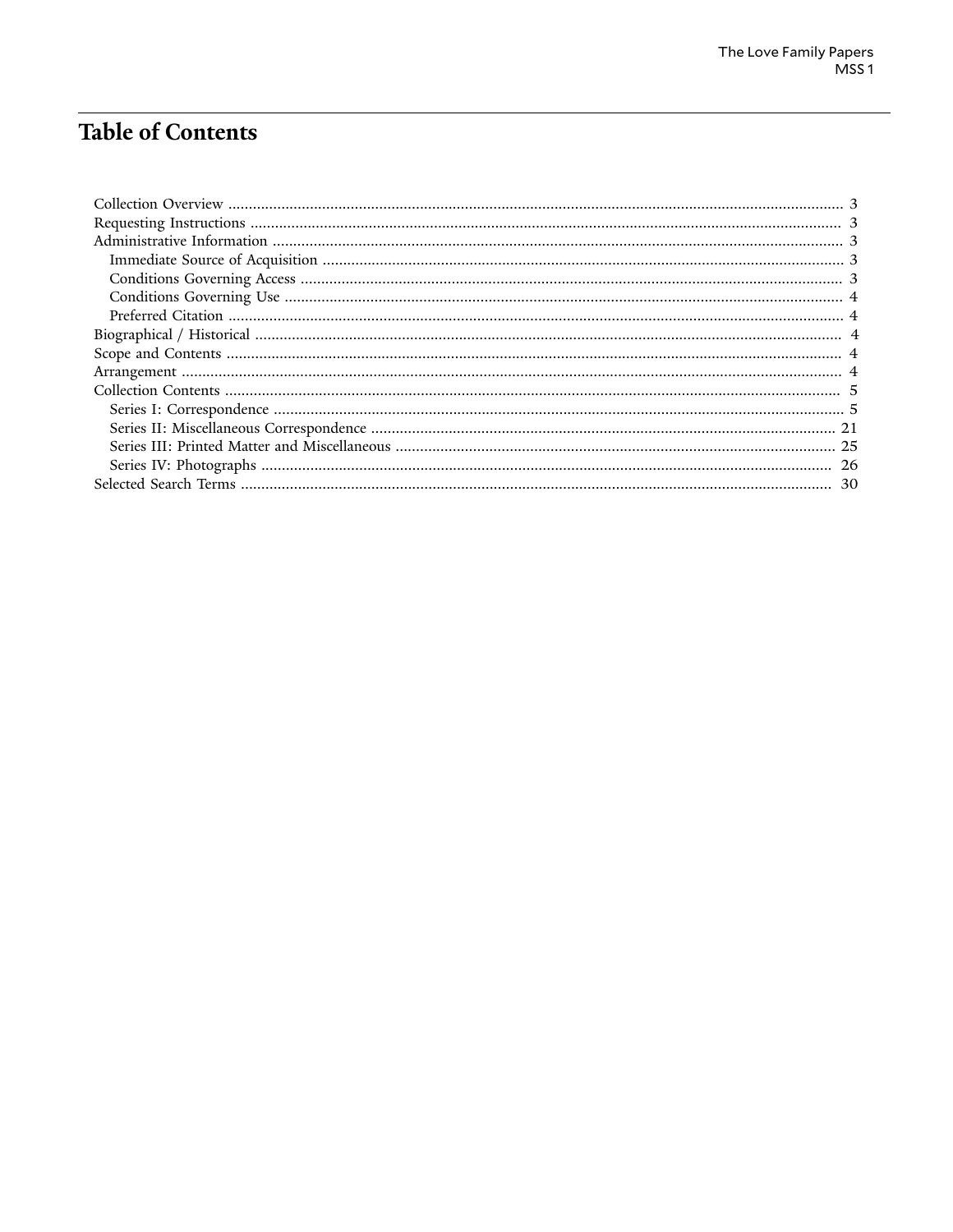## <span id="page-2-0"></span>**Collection Overview**

|                                                       | <b>REPOSITORY:</b> Gilmore Music Library<br>120 High Street<br>PO Box 208240<br>New Haven, CT 06520<br>musicspecialcollections@yale.edu<br>https://guides.library.yale.edu/MusicSpecialCollections |
|-------------------------------------------------------|----------------------------------------------------------------------------------------------------------------------------------------------------------------------------------------------------|
| <b>CALL NUMBER: MSS1</b>                              |                                                                                                                                                                                                    |
|                                                       | <b>CREATOR: Love family</b>                                                                                                                                                                        |
|                                                       | <b>TITLE:</b> The Love Family Papers                                                                                                                                                               |
|                                                       | <b>DATES:</b> 1850-1960 (inclusive)                                                                                                                                                                |
| <b>PHYSICAL DESCRIPTION: 3 linear feet (11 boxes)</b> |                                                                                                                                                                                                    |
|                                                       | <b>LANGUAGE:</b> Materials chiefly in English.                                                                                                                                                     |
|                                                       | <b>SUMMARY:</b> Letters to Lucy Prindle Love and Helen Love Scranton, as well as clippings,<br>photographs, and other items                                                                        |
|                                                       | <b>ONLINE FINDING AID:</b> To cite or bookmark this finding aid, please use the following link: https://<br>hdl.handle.net/10079/fa/music.mss.0001                                                 |

## <span id="page-2-1"></span>**Requesting Instructions**

To request items from this collection for use on site, please use the request links in the HTML version of this finding aid, available at <https://hdl.handle.net/10079/fa/music.mss.0001>.

Key to the container abbreviations used in the PDF finding aid:

b. box

f. folder

## <span id="page-2-2"></span>**Administrative Information**

#### <span id="page-2-3"></span>**Immediate Source of Acquisition**

The Love Family Papers were established in the Music Library of Yale University by Helen Scranton's cousin, Mrs. William Gaines, in 1969.

#### <span id="page-2-4"></span>**Conditions Governing Access**

The collection is open to researchers by appointment. There are no restricted materials in the collection. Please contact the **Special [Collections](http://www.library.yale.edu/musiclib) staff** to schedule an appointment.

Some of the materials may be stored at the Library's off-campus shelving facility, so researchers should allow at least two business days to have the appropriate boxes paged.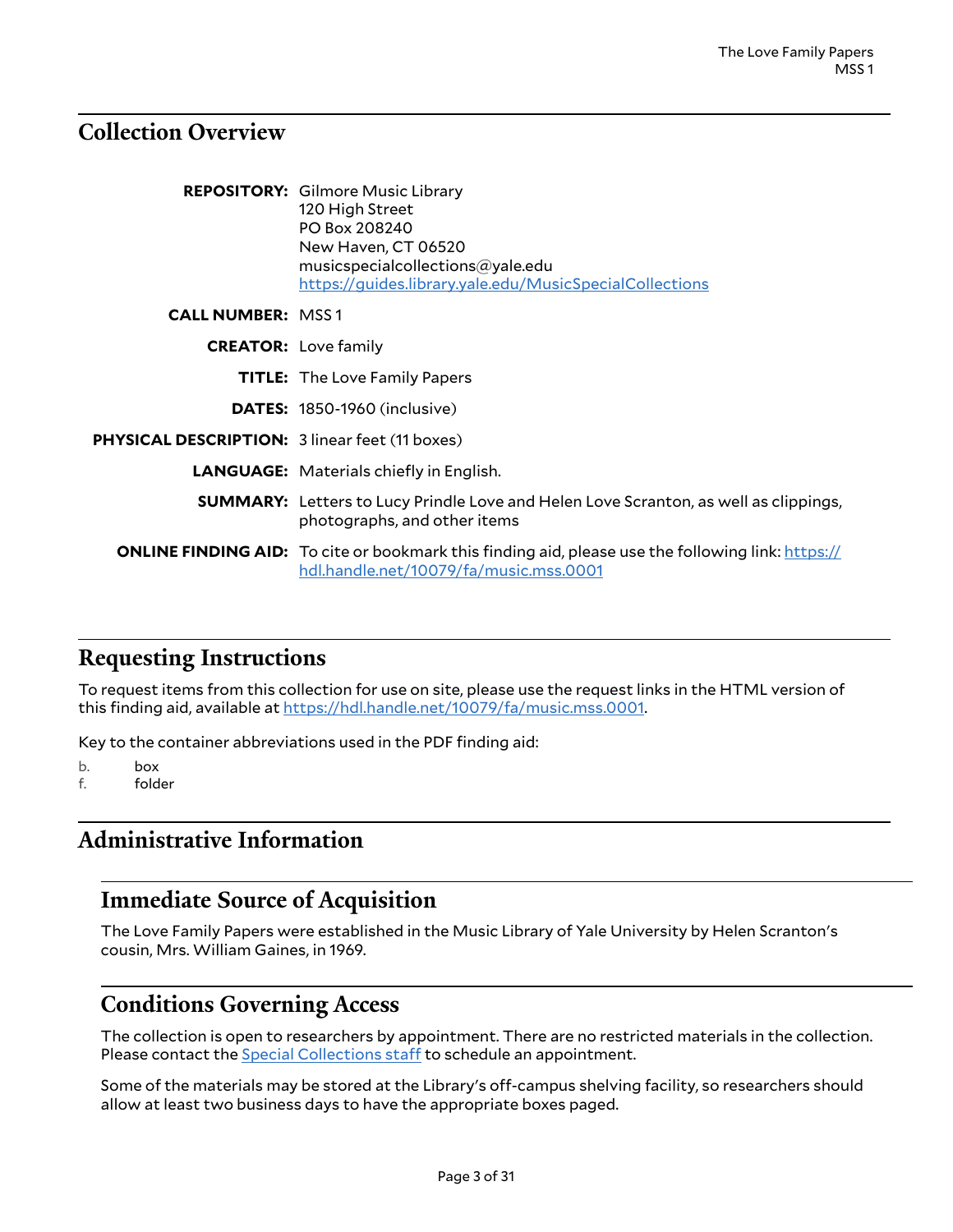## <span id="page-3-0"></span>**Conditions Governing Use**

The Love Family Papers are the physical property of the Irving S. Gilmore Music Library of Yale University. Copyrights belong to the composers and authors, or their legal heirs and assigns.

### <span id="page-3-1"></span>**Preferred Citation**

MSS 1 The Love Family Papers in the Irving S. Gilmore Music Library of Yale University.

## <span id="page-3-2"></span>**Biographical / Historical**

Lucy Prindle Love and her daughter Helen Love Scranton played an active role in the social and cultural life of New York in the late nineteenth and early twentieth centuries. Helen Scranton was secretary for many years to Franz Kneisel, the founder of the Kneisel String Quartet. After the dissolution of the Quartet in 1917, she served as secretary to both the Society of the Friends of Music and the Beethoven Association of New York.

#### <span id="page-3-3"></span>**Scope and Contents**

The Love Family Papers consist primarily of letters to Lucy Prindle Love and Helen Love Scranton. The correspondence includes letters from composers, conductors, instrumentalists, singers, and critics. The Papers also contain newspaper clippings, photographs, and miscellaneous items.

#### <span id="page-3-4"></span>**Arrangement**

In 4 series as follows: I. Correspondence. II. Miscellaneous Correspondence. III. Printed matter. IV. Photographs.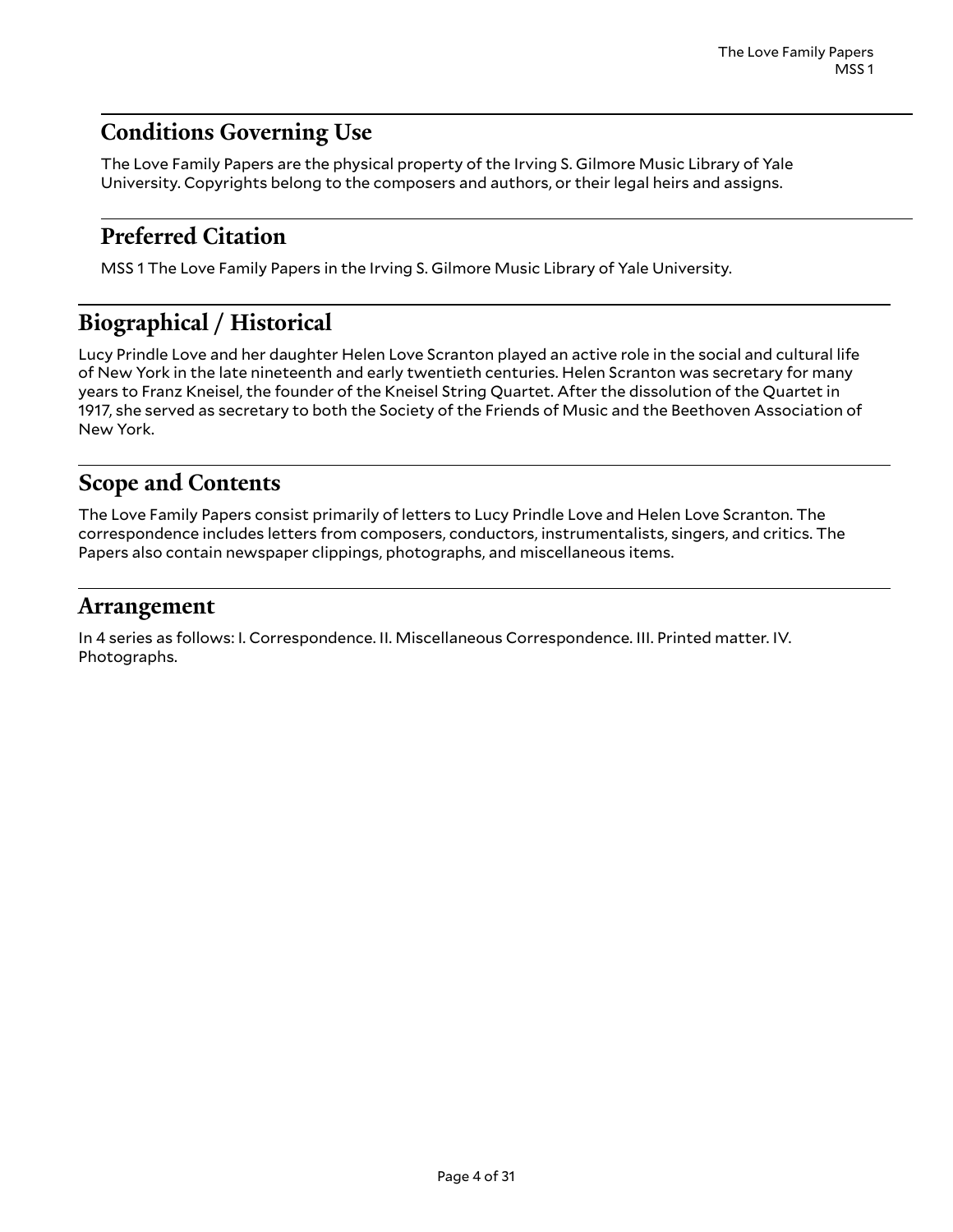## <span id="page-4-1"></span><span id="page-4-0"></span>**Collection Contents Series I: Correspondence**

| b. 1, f. 1 | Aldrich, Richard<br>autograph letter signed                           | 1918 Jan 29    |
|------------|-----------------------------------------------------------------------|----------------|
| b. 1, f. 1 | Altschuler, Modest(e)<br>postcard                                     | 1906           |
| b. 1, f. 1 | Alvary, Thekla (wife of Max Alvary)<br>6 autograph letters signed     | 1898           |
| b. 1, f. 2 | Alvary, Thekla (wife of Max Alvary)<br>6 autograph letters signed     | 1899-1902      |
| b. 1, f. 3 | Bachaus (Backhaus), Wilhelm<br>2 autograph letters signed             | 1922           |
| b. 1, f. 3 | Bagby, Albert Morris<br>9 autograph letters signed                    | 1897-1902      |
| b. 1, f. 3 | Bagby, Albert Morris to (Walter?) Pamresch<br>autograph letter signed | 1894 Apr 18    |
| b. 1, f. 4 | Barrère, George<br>17 autograph letters signed                        | 1904-1920      |
| b. 2, f. 1 | Bauer, Harold<br>12 autograph letters signed, postcard                | 1903-1923      |
| b. 2, f. 2 | Bauer, Harold<br>12 autograph letters signed                          | 1924-1927      |
| b. 2, f. 2 | Bauer, Harold to Mannes<br>autograph letter signed                    | no year Apr 23 |
| b. 2, f. 3 | Beach, Amy M.<br>4 autograph letters signed                           | 1916-1917      |
| b. 2, f. 3 | Beach, Amy M. to Franz Kneisel<br>autograph letter signed             | 1916 Oct 11    |
| b. 2, f. 3 | Beach, Amy M.<br>card                                                 | 1916 Nov 29    |
| b. 2, f. 3 | Bingham, Seth to Franz Kneisel<br>2 autograph letters signed          | 1912-1913      |
| b. 2, f. 3 | Bispham, David<br>5 autograph letters signed                          | 1893-1898      |
| b. 2, f. 3 | Bispham, David<br>4 typed letters signed                              | 1898-1899      |
| b. 2, f. 4 | Bispham, David<br>18 autograph letters signed                         | 1899           |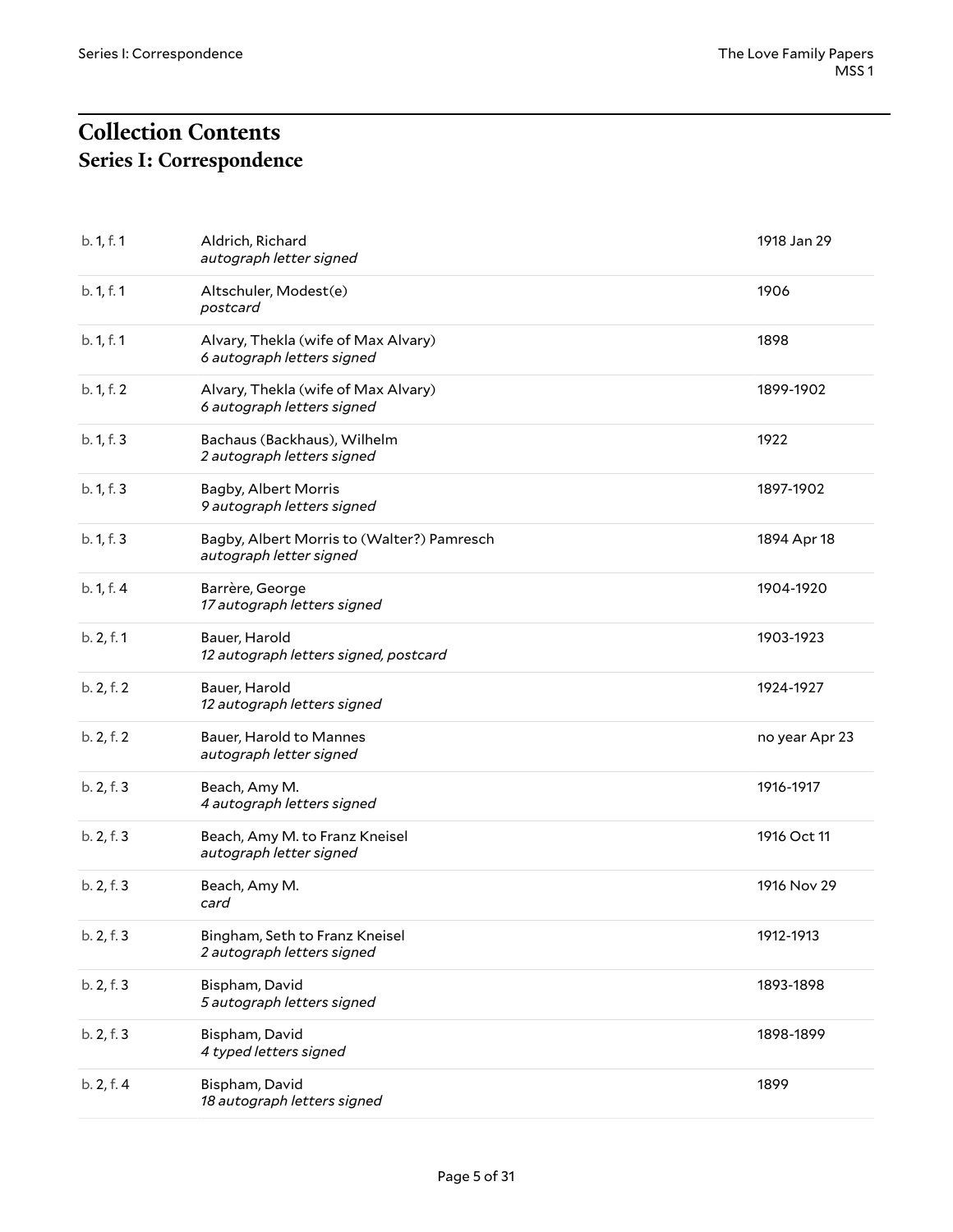| b. 2, f. 5  | Bispham, David<br>10 autograph letters signed                     | 1900-1901   |
|-------------|-------------------------------------------------------------------|-------------|
| b. 2, f. 6  | Bispham, David<br>17 autograph letters signed                     | 1902        |
| b. 2, f. 7  | Bispham, David<br>18 autograph letters signed                     | 1903-1904   |
| b. 2, f. 7  | Bispham, David<br>card                                            | 1903 Jul 31 |
| b. 2, f. 8  | Bispham, David<br>13 autograph letters signed                     | 1904        |
| b. 2, f. 8  | Bispham, David<br>card                                            |             |
| b. 2, f. 9  | Bispham, David<br>19 autograph letters signed, 6 postcards        | 1908-1909   |
| b. 2, f. 10 | Bispham, David<br>10 autograph letters signed                     | 1910-1912   |
| b. 2, f. 10 | Bispham, David<br>4 typed letters signed                          | 1912        |
| b. 2, f. 11 | Bispham, David<br>8 autograph letters signed                      | 1914-1920   |
| b. 2, f. 11 | Bispham, David<br>autograph letter signed                         | 1915 Mar 25 |
| b. 2, f. 11 | Bispham, David<br>13 typed letters signed                         | 1915-1920   |
| b. 2, f. 12 | Bispham, David<br>24 autograph letters signed, autograph programs | no date     |
| b. 3, f. 1  | Black, Sara W. (Cahier, Mme. Charles)<br>autograph letter signed  | no date     |
| b. 3, f. 1  | Bloch, Alexander to Franz Kneisel<br>autograph letter signed      | 1914        |
| b.3, f.2    | Bloch, Ernest<br>3 autograph letters signed                       | 1918-1920   |
| b.3, f.2    | Bloch, Ernest<br>typed letter signed                              | 1921 Nov 3  |
| b.3, f.3    | Bodanzky, Arthur<br>4 autograph letters signed, postcard, program | 1919-1922   |
| b.3, f.3    | Boeckelman, Bernardus<br>autograph letter signed                  | no date     |
| b.3, f.3    | Bonci, Allessandro<br>card                                        | no date     |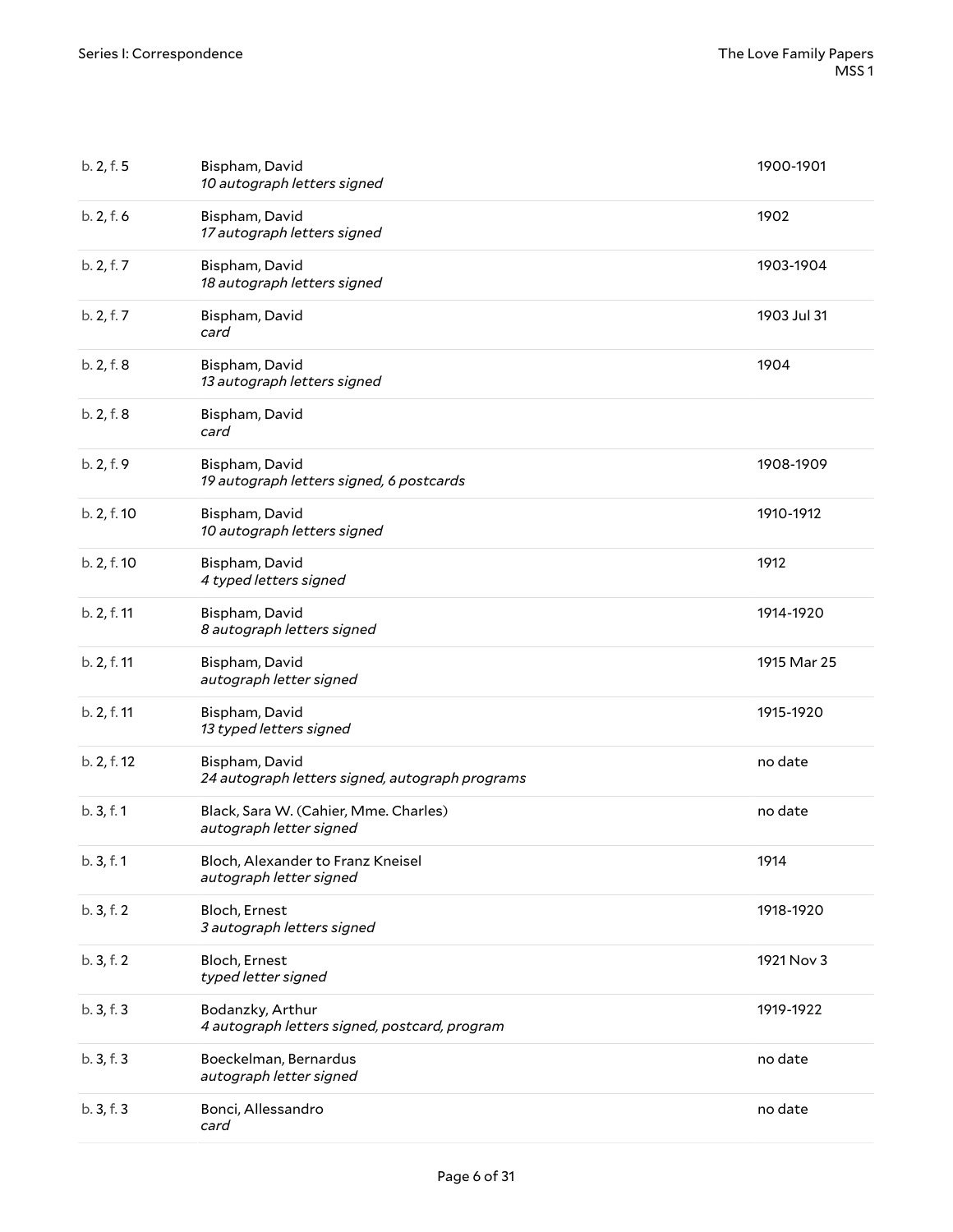| b.3, f.3   | Bonnet, Joseph<br>autograph letter signed                             | 1920 Sep 24 |
|------------|-----------------------------------------------------------------------|-------------|
| b.3, f.3   | Bori, Lucrezia<br>3 typed letters signed, 2 autographs                | 1933        |
| b.3, f.3   | Bos, Coenrad, van<br>3 autograph letters signed                       | 1921        |
| b.3, f.4   | Brema, Marie<br>5 autograph letters signed                            | 1895-1903   |
| b.3, f.4   | Brockway, Howard<br>3 autograph letters signed                        | 1902-1923   |
| b.3, f.4   | Buonamici, Carlo<br>2 autograph letters signed                        | 1911-1913   |
| b.3, f.4   | Busoni, Ferruccio<br>autograph letter signed                          | 1915        |
| b. 3, f. 5 | Cadman, Charles Wakefield to Franz Kneisel<br>autograph letter signed | no date     |
| b.3, f.5   | Cadman, Charles Wakefield<br>postcard                                 | 1911        |
| b.3, f.5   | Carnegie, Andrew<br>typed letter signed                               | 1898        |
|            |                                                                       |             |
| b. 3, f. 5 | Carreño, Teresa<br>12 autograph letters signed, 2 cards               | 1899-1902   |
| b.3, f.6   | Carreño, Teresa<br>9 autograph letters signed, 2 autographs           | 1903-1916   |
| b.3, f.7   | Casals, Pablo<br>autograph letter signed                              | 1920 Apr 10 |
| b. 3, f. 7 | Casals, Susan Metcalfe<br>3 autograph letters signed, card            | no date     |
| b. 3, f. 7 | Chadwick, Georg Whitefield<br>3 typed letters signed                  | 1903-1916   |
| b.3, f.7   | Cheathan, Thompson, Catherine<br>4 autograph letters signed           | 1903-1904   |
| b. 3, f. 7 | Consolo, Ernesto<br>7 autograph letters signed, signed bills          | 1908-1914   |
| b.3, f.8   | Cortot, Alfred<br>autograph letter signed, autograph program          | 1929 Dec 29 |
| b. 3, f. 9 | Damrosch, Frank to Helen Love<br>8 autograph letters signed           | 1895-1921   |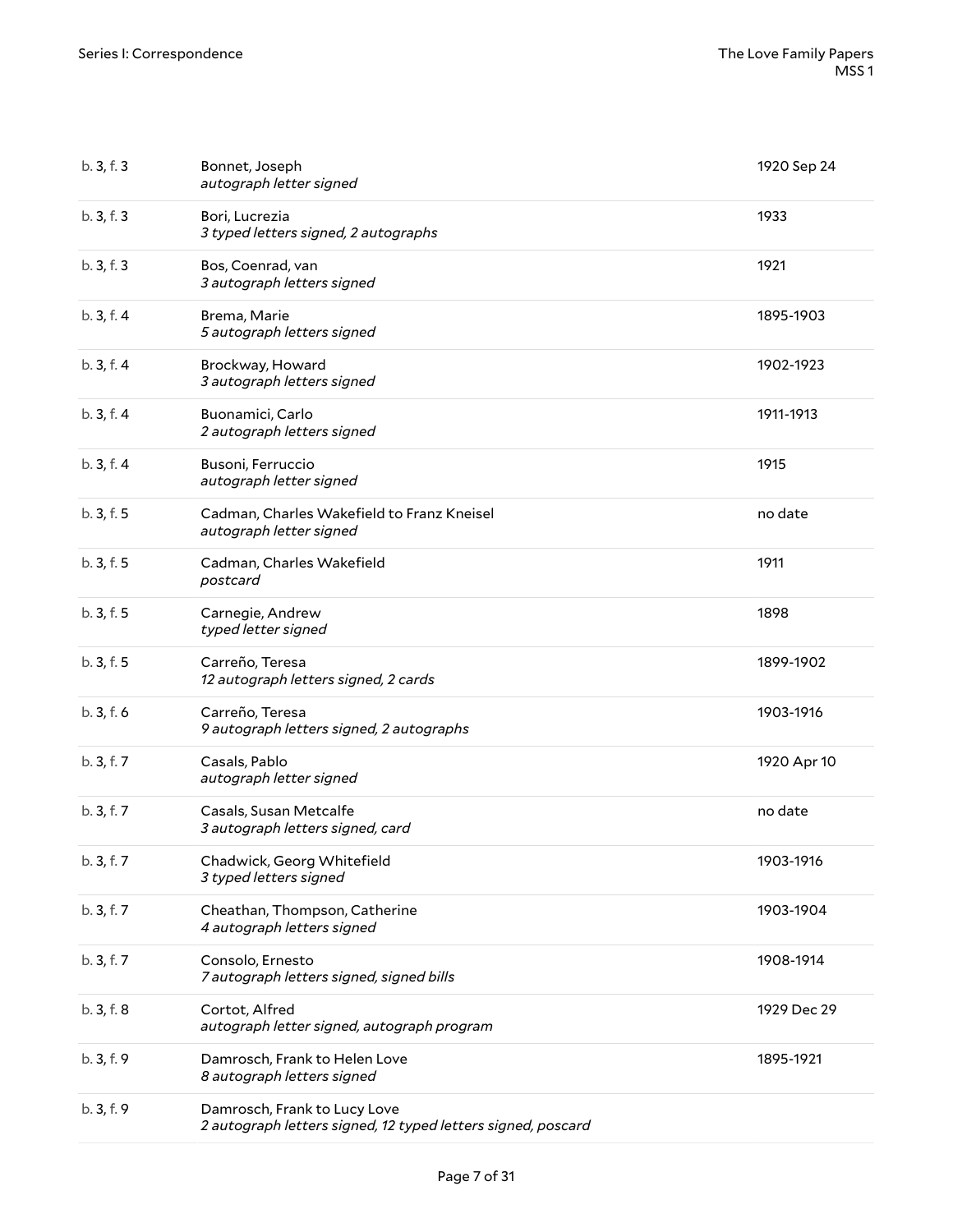| b. 3, f. 10 | Damrosch, Walter to Lucy Love<br>10 autograph letters signed, 5 typed letters signed, postcard | 1893-1896   |
|-------------|------------------------------------------------------------------------------------------------|-------------|
| b. 3, f. 11 | Damrosch, Walter to Lucy Love<br>12 autograph letters signed, 11 typed letters signed          | 1893-1896   |
| b. 3, f. 11 | Damrosch, Mrs. Margaret B.<br>5 autograph letters signed                                       | 1894-1929   |
| b. 4, f. 1  | Dannreuther, Gustav<br>3 autograph letters signed                                              | 1898-1902   |
| b. 4, f. 1  | Déthier, Edouard<br>autograph letter signed                                                    | no date     |
| b. 4, f. 1  | Dippel, Andreas<br>autograph letter signed                                                     | 1902 Nov 22 |
| b. 4, f. 1  | Dippel, Andreas<br>2 typed letters signed                                                      | 1909-1910   |
| b. 4, f. 2  | Dolmetsch, Arnold<br>4 autograph letters signed                                                | 1901-1905   |
| b. 4, f. 2  | Eisler, Paul<br>autograph letter signed                                                        | 1920 Mar 13 |
| b. 4, f. 2  | Fairchild, Blair<br>autograph letter signed                                                    | 1912 May 24 |
| b. 4, f. 2  | Farrar, Geraldine<br>11 autograph letters signed                                               | 1898-1899   |
| b. 4, f. 2  | Farrar, Henriette<br>3 autograph letters signed                                                | no date     |
| b. 4, f. 3  | Farwell, Arthur<br>autograph letter signed                                                     | 1917 Mar 30 |
| b. 4, f. 3  | Farwell, Arthur<br>typed letter signed                                                         | 1917 May 22 |
| b. 4, f. 3  | Finck, Henry Theophilus<br>autograph letter signed                                             | no date     |
| b. 4, f. 3  | Fischer, Emil<br>8 autograph letters signed                                                    | 1899-1901   |
| b. 4, f. 3  | Fischer, Emil<br>card                                                                          | 1899 Dec 18 |
| b. 4, f. 3  | Foote, Arthur to Miss Seaver<br>8 autograph letters signed                                     | no date     |
| b. 4, f. 4  | Franko, Sam<br>5 autograph letters signed, 3 cards                                             | 1898-1935   |
| b. 4, f. 4  | Friedberg, Carl<br>autograph letter signed, postcard                                           | 1917        |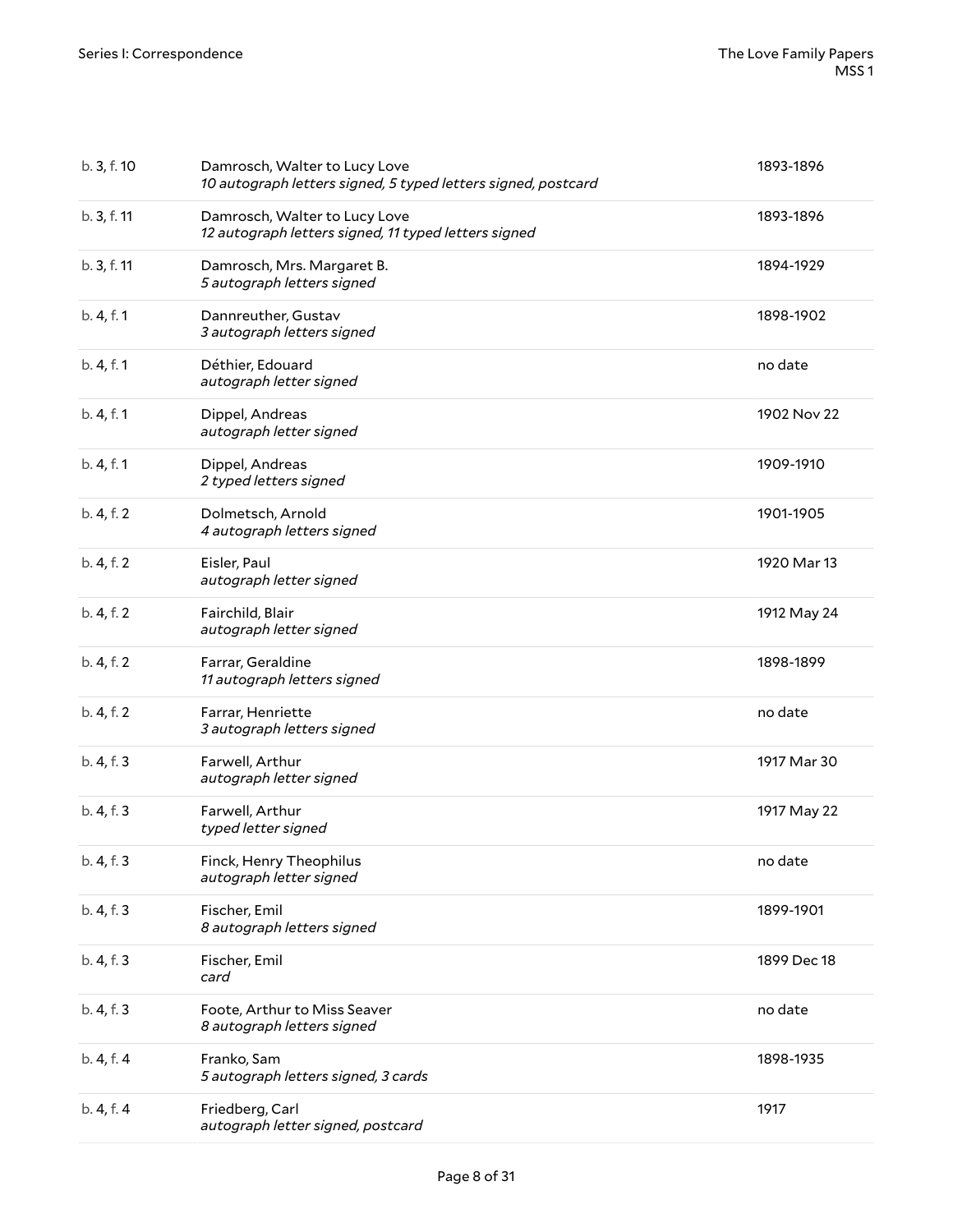| b. 4, f. 4 | Fryer, Herbert (George)<br>autograph letter signed                                     | 1916        |
|------------|----------------------------------------------------------------------------------------|-------------|
| b. 4, f. 5 | Gabrilowitsch, Ossip to Helen Love<br>autograph letter signed, 14 typed letters signed | 1914-1918   |
| b. 4, f. 5 | Gabrilowitsch, Clara Clemens<br>2 autograph letters signed                             | 1920        |
| b. 4, f. 5 | Gabrilowitsch, Clara Clemens<br>7 typed letters signed                                 | 1918        |
| b. 4, f. 6 | Gadski, Johanna Tauscher<br>5 autograph letters signed                                 | 1895-1898   |
| b. 4, f. 6 | Gadski, Johanna Tauscher<br>typed letter signed, 3 autographs                          | 1903 Mar 20 |
| b. 4, f. 6 | Gale, Clement Rowland<br>autograph letter signed                                       | 1891 Oct 4  |
| b. 4, f. 6 | Ganz, Rudolf<br>6 autograph letters signed                                             | 1911-1921   |
| b. 4, f. 6 | Ganz, Rudolf<br>typed letter signed                                                    | 1916 Mar 16 |
| b. 4, f. 6 | Ganz, Rudolf<br>2 cards                                                                | 1913-1915   |
| b. 4, f. 7 | Gauthier, Eva<br>5 autograph letters signed                                            | 1920-1922   |
| b. 4, f. 7 | Gebhart, Heinrich<br>2 autograph letters signed                                        | 1907-1913   |
| b. 4, f. 7 | Genovese, Nana<br>card                                                                 | 1921 Nov 21 |
| b. 4, f. 7 | Gerhart, Elena<br>3 autograph letters signed                                           | 1921-1922   |
| b. 4, f. 7 | Gilman, Lawrence<br>4 typed letters signed                                             | 1914-1918   |
| b. 4, f. 8 | Giorni, Aurelio<br>3 autograph letters signed                                          | 1914-1917   |
| b. 4, f. 8 | Godowsky, Leopold<br>typed letter signed                                               | 1917 Jan 3  |
| b. 4, f. 8 | Godowsky<br>See Newmann, Wight F.                                                      | 1916 Oct 17 |
| b. 4, f. 9 | Goldmark, Rubin<br>21 autograph letters signed                                         | 1918-1921   |
| b. 4, f. 9 | Goldmark, Rubin<br>1 card                                                              | 1920        |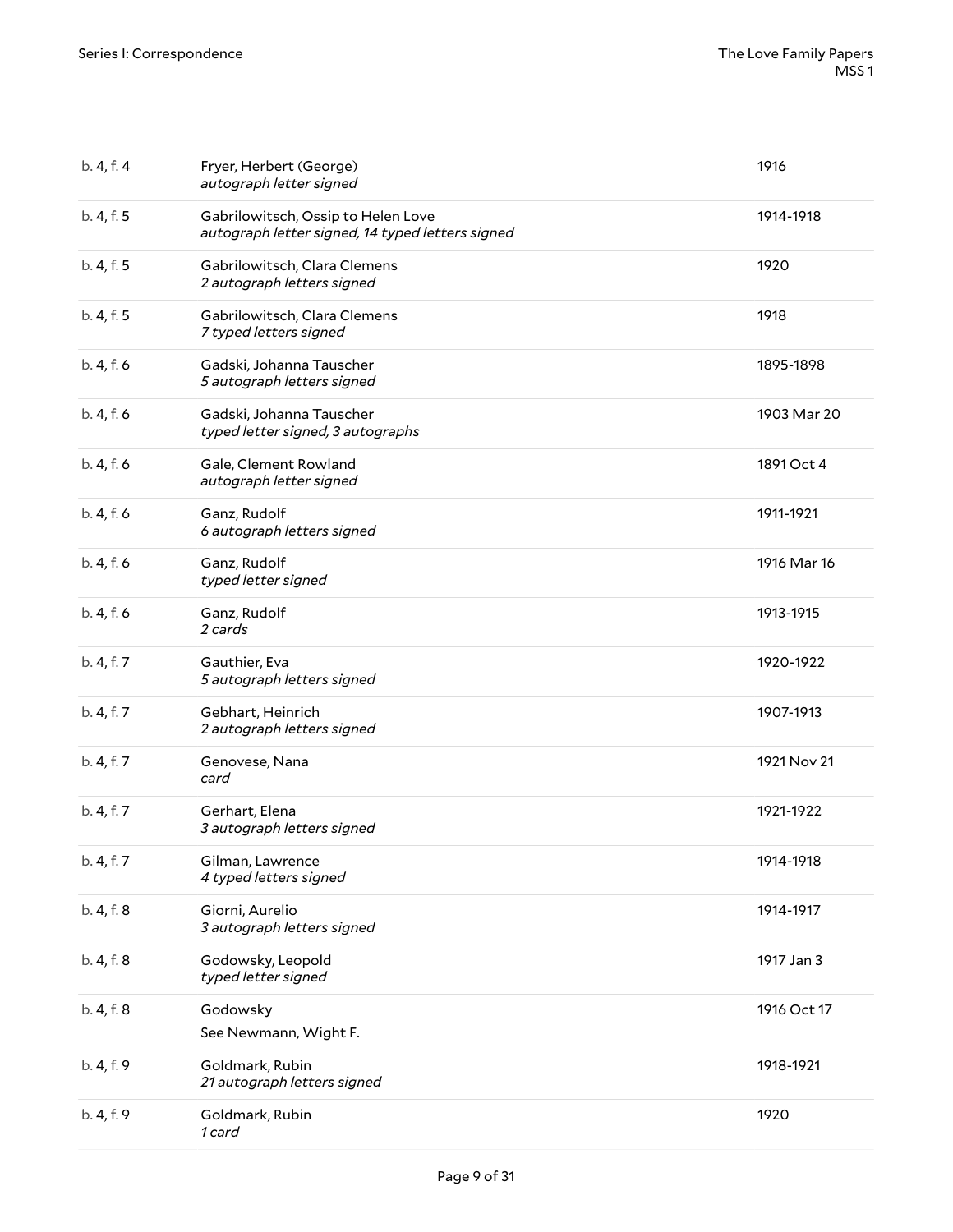| b. 4, f. 10 | Goodson, Katharine<br>4 autograph letters signed                         | 1909-1915   |
|-------------|--------------------------------------------------------------------------|-------------|
| b. 4, f. 10 | Goodson, Katharine<br>2 typed letters signed                             | 1914-1915   |
| b. 4, f. 10 | Goodson, Katharine<br>card                                               | 1914 Mar 7  |
| b. 4, f. 10 | Gordon, Jacques<br>autograph letter signed                               | no date     |
| b. 4, f. 10 | Graveure, Louis<br>typed letter signed                                   | 1921 Oct 25 |
| b. 4, f. 10 | Grau, Maurice<br>2 typed letters signed                                  | 1898        |
| b. 4, f. 10 | Gruenberg, Louis<br>autograph letter signed                              | 1922 Feb 2  |
| b.5, f.1    | Habelmann, Theodore<br>4 autograph letters signed                        | 1902-1903   |
| b. 5, f. 1  | Habelmann, Theodore<br>4 cards                                           | 1903-1904   |
| b.5, f.1    | Hadley, Henry (Kimball) to Franz Kneisel<br>2 autograph letters signed   | 1915-1916   |
| b.5, f.1    | Hadley, Henry (Kimball) to Lucy Love<br>5 autograph letters signed, card | 1904-1919   |
| b. 5, f. 1  | Hale, Philip<br>autograph letter signed                                  | 1916        |
| b.5, f.1    | Hall, Marie (Mary Paulina)<br>2 autograph letters signed                 | 1902-1938   |
| b. 5, f. 1  | Hamlin, George<br>6 autograph letters signed                             | 1903-1922   |
| b.5, f.1    | Hamlin, George<br>3 typed letters signed                                 | no date     |
| b.5, f.2    | Harris, Victor<br>7 autograph letters signed                             | 1898-1933   |
| b.5, f.2    | Harris, Victor<br>typed letter signed                                    | 1914        |
| b.5, f.2    | Hartmann, Arthur<br>typed letter signed                                  | 1921        |
| b.5, f.2    | Heffley, Eugene<br>autograph letter signed                               | 1905        |
| b.5, f.2    | Henderson, William James<br>autograph letter signed                      | 1916        |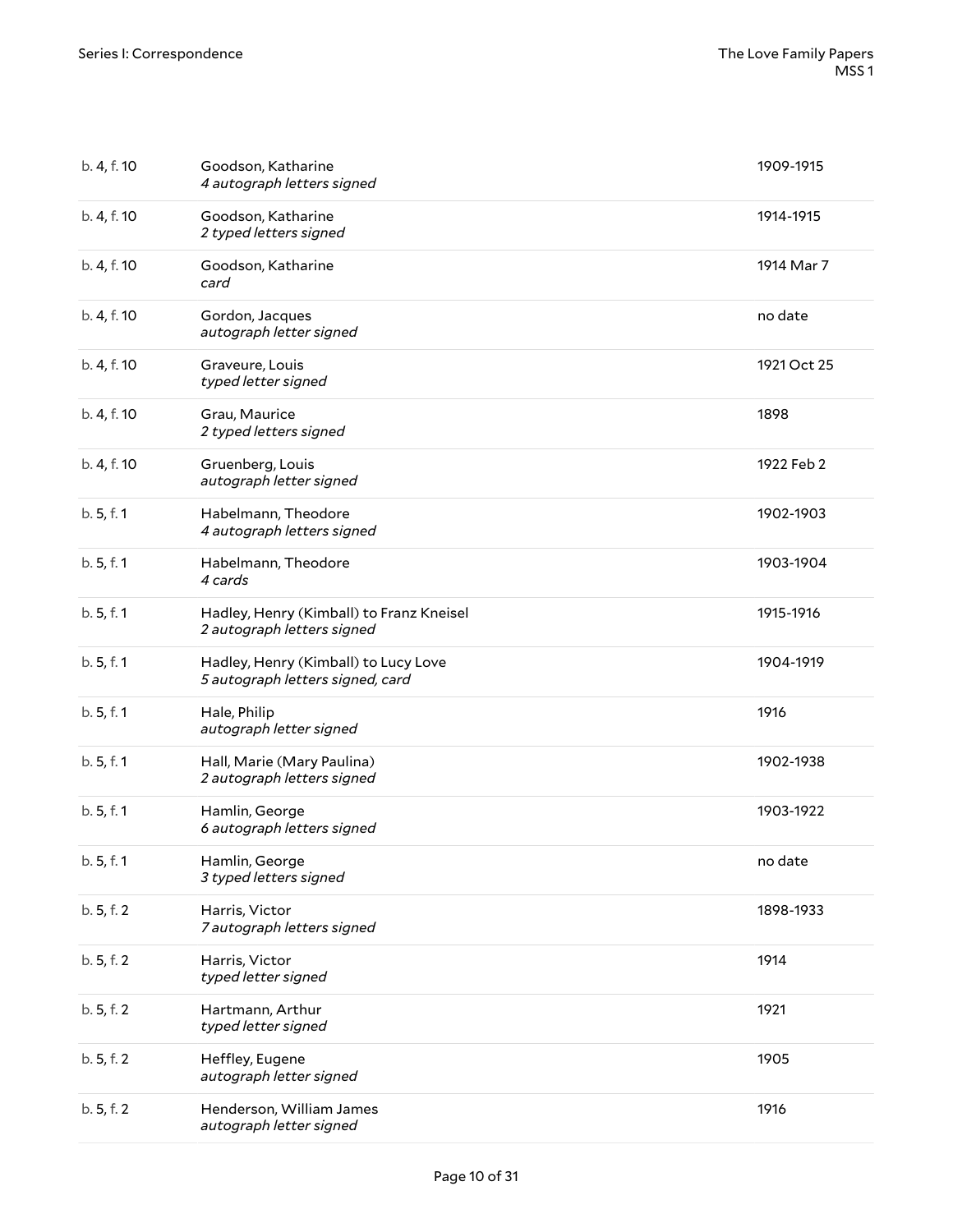| b. 5, f. 2 | Henschel, Helen<br>autograph letter signed                            | 1902      |
|------------|-----------------------------------------------------------------------|-----------|
| b. 5, f. 3 | Herman, Reinhold Ludwig<br>30 autograph letters signed                | 1894-1914 |
| b.5, f.4   | Hertz, Alfred<br>autograph letter signed                              | 1908      |
| b. 5, f. 4 | Hertz, Alfred<br>card                                                 | 1921      |
| b.5, f.4   | Hess, Ludwig<br>2 autograph letters signed                            | 1912      |
| b.5, f.4   | Heyman, Sir Henry<br>autograph letter signed                          | 1921      |
| b. 5, f. 4 | Hinton, Arthur to Mrs. Seaver<br>8 autograph letters signed           | 1909-1912 |
| b.5, f.4   | Hinton, Arthur to Franz Kneisel<br>2 autograph letters signed         | 1913      |
| b.5, f.4   | Hinton, Arthur to Helen Love<br>6 autograph letters signed            | 1913-1914 |
| b. 5, f. 5 | Hoffmann, Richard<br>autograph letter signed                          | 1890      |
| b. 5, f. 5 | Hofmann, Josef<br>typed letter signed                                 | 1919      |
| b. 5, f. 5 | Hollaender, Alexis<br>2 autograph letters signed                      | 1902-1903 |
| b. 5, f. 5 | Hollaender, Alexis<br>postcard                                        | 1902      |
| b. 5, f. 5 | Homer, Sidney<br>3 autograph letters signed                           | 1908-1912 |
| b. 5, f. 5 | Homer, Sidney<br>typed letter signed                                  | 1902      |
| b. 5, f. 5 | Huhn, Bruno<br>2 autograph letters signed                             | 1899      |
| b. 5, f. 5 | Huss, Henry Holden<br>18 autograph letters signed                     | 1894-98   |
| b.5, f.6   | Huss, Henry Holden<br>15 autograph letters signed, postcard, callcard | 1898      |
| b. 5, f. 7 | Huss, Henry Holden<br>21 autograph letters signed                     | 1899      |
| b. 5, f. 8 | Huss, Henry Holden<br>15 autograph letters signed                     | 1900-1902 |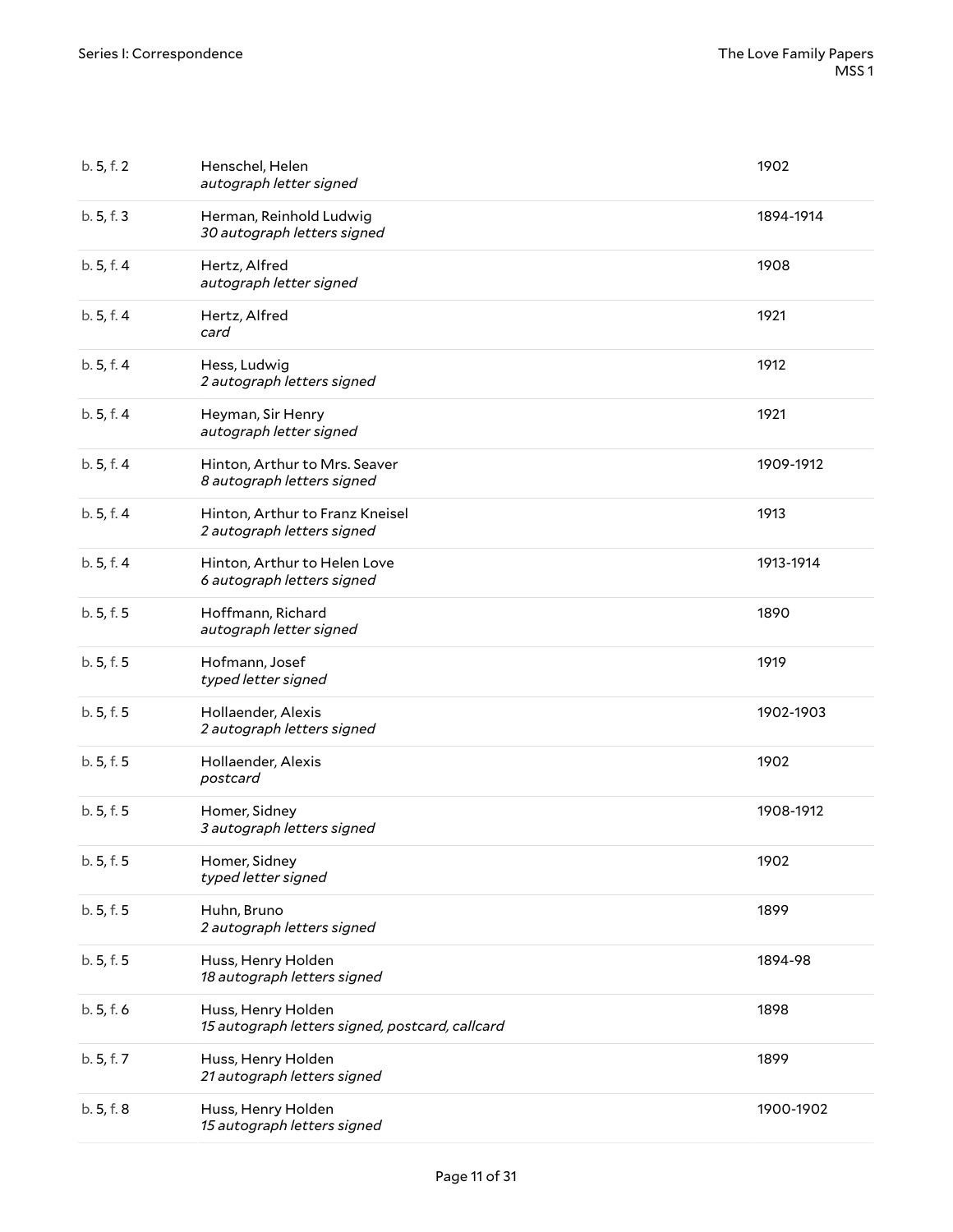| b. 5, f. 9  | Huss, Henry Holden<br>14 autograph letters signed                                    | 1902      |
|-------------|--------------------------------------------------------------------------------------|-----------|
| b. 5, f. 10 | Huss, Henry Holden<br>15 autograph letters signed                                    | 1903-1905 |
| b. 5, f. 11 | Huss, Henry Holden<br>16 autograph letters signed                                    | 1906-1909 |
| b. 5, f. 12 | Huss, Henry Holden<br>11 autograph letters signed, 6 callcards, 14 musical greetings | 1909-1917 |
| b. 5, f. 13 | Hutcheson, Ernest<br>autograph letter signed                                         | 1921      |
| b. 5, f. 13 | Jacobi, Frederick<br>autograph letter signed                                         | no date   |
| b. 5, f. 13 | Joseffy, Rafael<br>autograph letter signed                                           | no date   |
| b. 5, f. 13 | Karl, Tom<br>2 autograph letters signed                                              | 1898      |
| b. 5, f. 13 | Kelley, Edgar Stillman<br>autograph letter signed                                    | no date   |
| b. 5, f. 13 | Kindler, Hans<br>2 autograph letters signed                                          | 1919      |
| b. 5, f. 13 | Kindler, Hans<br>2 cards                                                             | 1921      |
| b. 5, f. 14 | Kneisel, Franz<br>14 typed letters signed, 8 autographs, 3 programs                  | 1913-1916 |
| b. 5, f. 15 | Kobbe, Gustav<br>autograph letter signed                                             | 1898      |
| b. 5, f. 15 | Koemmenich, Louis<br>card                                                            | no date   |
| b. 5, f. 15 | Kramer, Arthur Walter<br>4 autograph letters signed, card                            | 1917      |
| b. 5, f. 15 | Krehbiel, Henry Edward<br>6 autograph letters signed                                 | 1898      |
| b. 5, f. 15 | Kreisler, Fritz<br>2 autograph letters signed                                        | 1917 Jun  |
| b. 5, f. 15 | Kreisler, Fritz<br>3 typed letters signed                                            | 1917-1960 |
| b. 5, f. 15 | Kriens, Christiaan to Franz Kneisel<br>2 autograph letters signed                    | no date   |
| b. 5, f. 15 | Kriens, Christiaan to Helen Love<br>autograph letter signed                          | 1908      |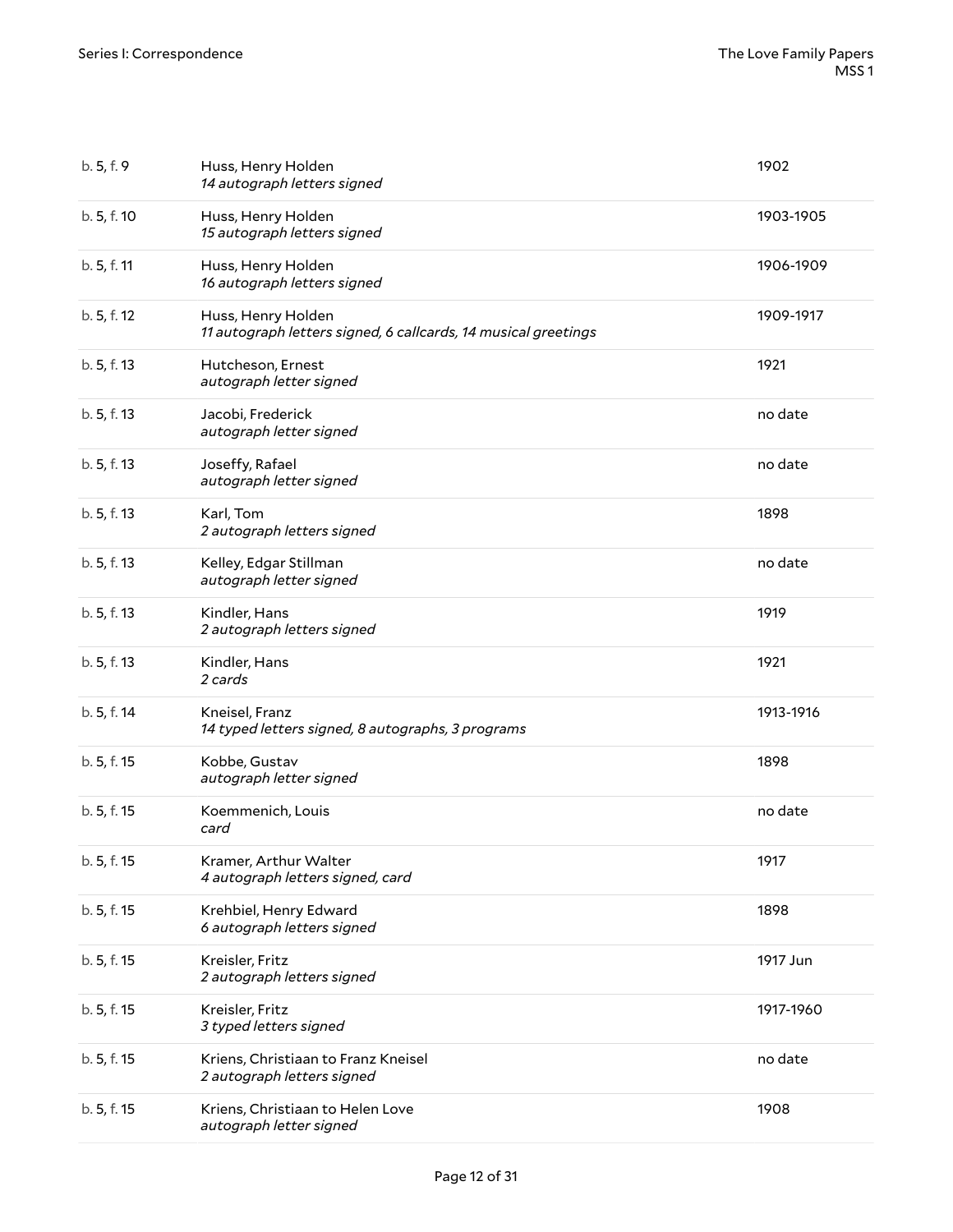| b. 5, f. 16 | Lambert, Alexander<br>2 autograph letters signed           | no date     |
|-------------|------------------------------------------------------------|-------------|
| b. 5, f. 16 | Leginska, Ethel<br>2 autograph letters signed              | no date     |
| b. 5, f. 16 | Lehmann, Lilli<br>12 postcards, 6 autograph letters signed | 1906-1928   |
| b. 5, f. 16 | Leroy, Henri Leon<br>3 autograph letters signed            | 1913        |
| b. 5, f. 16 | Letz, Hans<br>28 autograph letters signed                  | no date     |
| b. 5, f. 16 | Letz, Hans<br>2 autograph letters signed                   | 1913-1918   |
| b. 5, f. 17 | Levitzki, Mischa<br>postcard                               | 1921        |
| b. 5, f. 17 | Lhévinne, Joseph<br>2 autograph letters signed             | 1908-1920   |
| b. 5, f. 17 | Lhévinne, Joseph<br>2 cards                                | 1906-1934   |
| b. 5, f. 17 | Lhévinne, R.<br>autograph letter signed                    | 1907        |
| b. 5, f. 17 | Lilienthal, Abraham W.<br>autograph letter signed          | 1919        |
| b. 5, f. 17 | Loeffler, Charles Martin<br>4 autograph letters signed     | 1916-1919   |
| b. 5, f. 17 | Lohse, Otto<br>5 autograph letters signed                  | 1896-1897   |
| b. 5, f. 17 | Longy, Gustave Georges Leopold<br>autograph letter signed  | no date     |
| b. 5, f. 17 | Love, Helen to Ossip Gabrilowitsch<br>typed letter signed  | 1917 Feb 16 |
| b. 5, f. 18 | MacDowell, Edward<br>typed letter                          | 1898 Dec 2  |
| b. 5, f. 18 | MacDowell, Edward<br>autograph letter signed               | 1898 Mar 8  |
| b. 5, f. 18 | MacDowell, Marian<br>autograph letter signed               | 1902 Oct 17 |
| b. 5, f. 18 | MacDowell, Fannie<br>autograph letter signed               | 1901 Oct 23 |
| b. 5, f. 18 | Mannes, David Daniel<br>6 autograph letters signed         | 1899-1912   |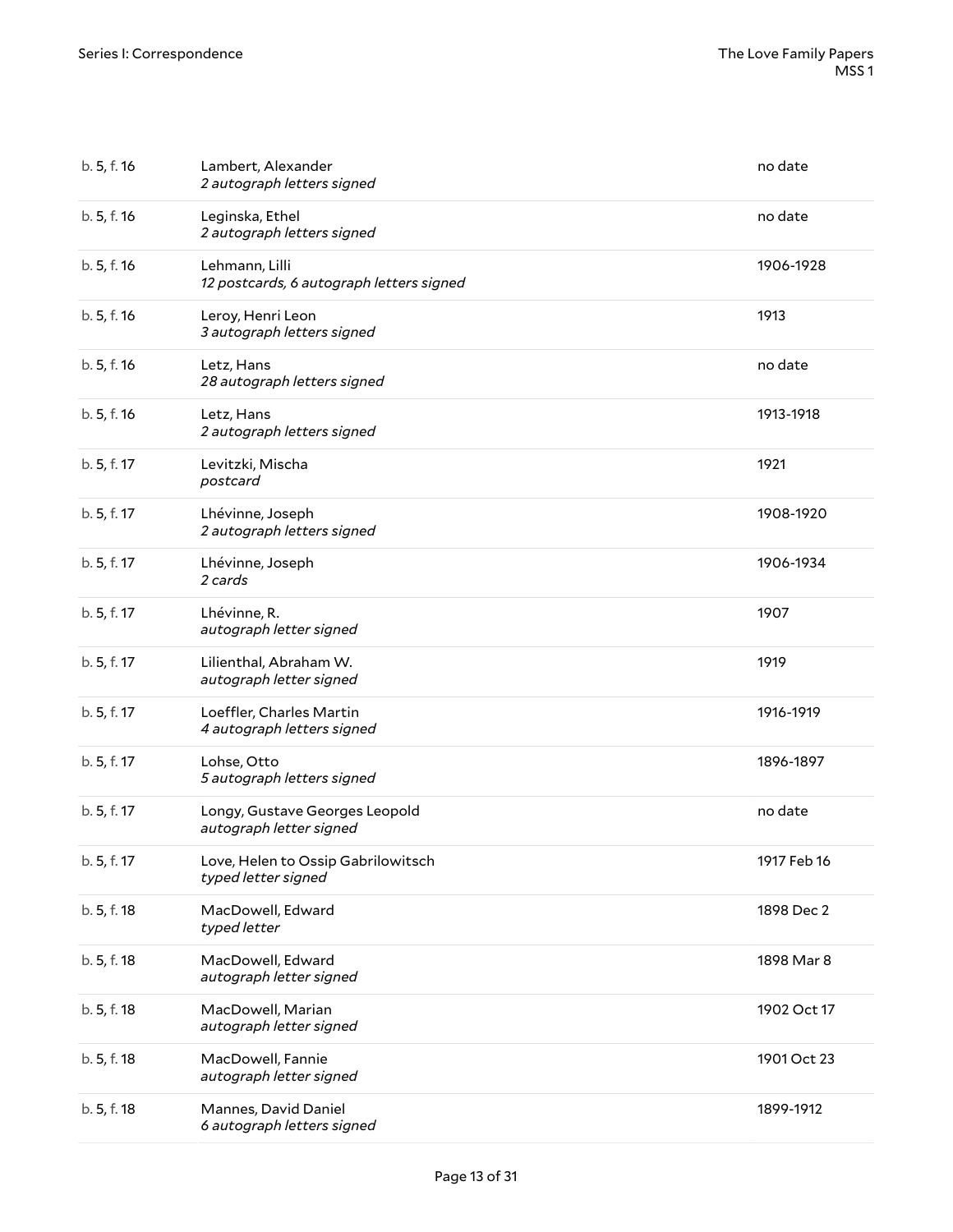| b. 5, f. 18 | Mannes, David Daniel<br>typed letter signed                         | 1915 May 10 |
|-------------|---------------------------------------------------------------------|-------------|
| b. 5, f. 19 | Martin, Ricardo (Hugh Whitfield)<br>autograph letter signed         | 1907 Dec 8  |
| b. 5, f. 19 | Mason, Daniel Gregory<br>3 autograph letters signed                 | 1914-1915   |
| b. 5, f. 19 | Mason, William<br>musical greeting card                             | no date     |
| b. 5, f. 19 | Mattfeld, Marie<br>typed letter signed                              | 1922        |
| b. 5, f. 19 | Meltzer, Charles Henry to Mrs. Seaver<br>6 autograph letters signed | 1911-1912   |
| b. 5, f. 19 | Meltzer, Charles Henry to Franz Kneisel<br>autograph letter signed  | 1911 Oct 27 |
| b. 5, f. 19 | Meyn, Heinrich to Lucy Love<br>4 autograph letters signed           | 1899-1817   |
| b. 5, f. 19 | Meyn, Heinrich to Franz Kneisel<br>autograph letter signed          | 1911 Feb 9  |
| b.6, f.1    | Mitropoulos, Dimitri<br>2 typed letters signed                      | 1956-1957   |
| b. 6, f. 1  | Moisewitsch, Benno<br>typed letter signed                           | 1919 Dec 5  |
| b.6, f.1    | Morgen, Agnes<br>autograph letter signed                            | 1912 Dec 2  |
| b.6, f.1    | Mukle, May Henriette<br>autograph letter signed                     | 1917 Nov 11 |
| b. 6, f. 1  | Neumann, Wight F.<br>typed letter signed<br>See Godowsky            | 1916 Oct 17 |
| b.6, f.1    | Nevin, Arthur Finley to Franz Kneisel<br>autograph letter signed    | 1913 Nov    |
| b. 6, f. 1  | Nevin, Arthur Finley to Helen Love<br>2 autograph letters signed    | 1915        |
| b. 6, f. 1  | Nordica, Lillian<br>2 autograph letters signed                      | no date     |
| b. 6, f. 1  | Palmer, Courtland A. to Mr. Seaver<br>7 autograph letters signed    | 1908        |
| b. 6, f. 1  | Palmer, Courtland A. to Helen Love<br>autograph letter signed       | 1921        |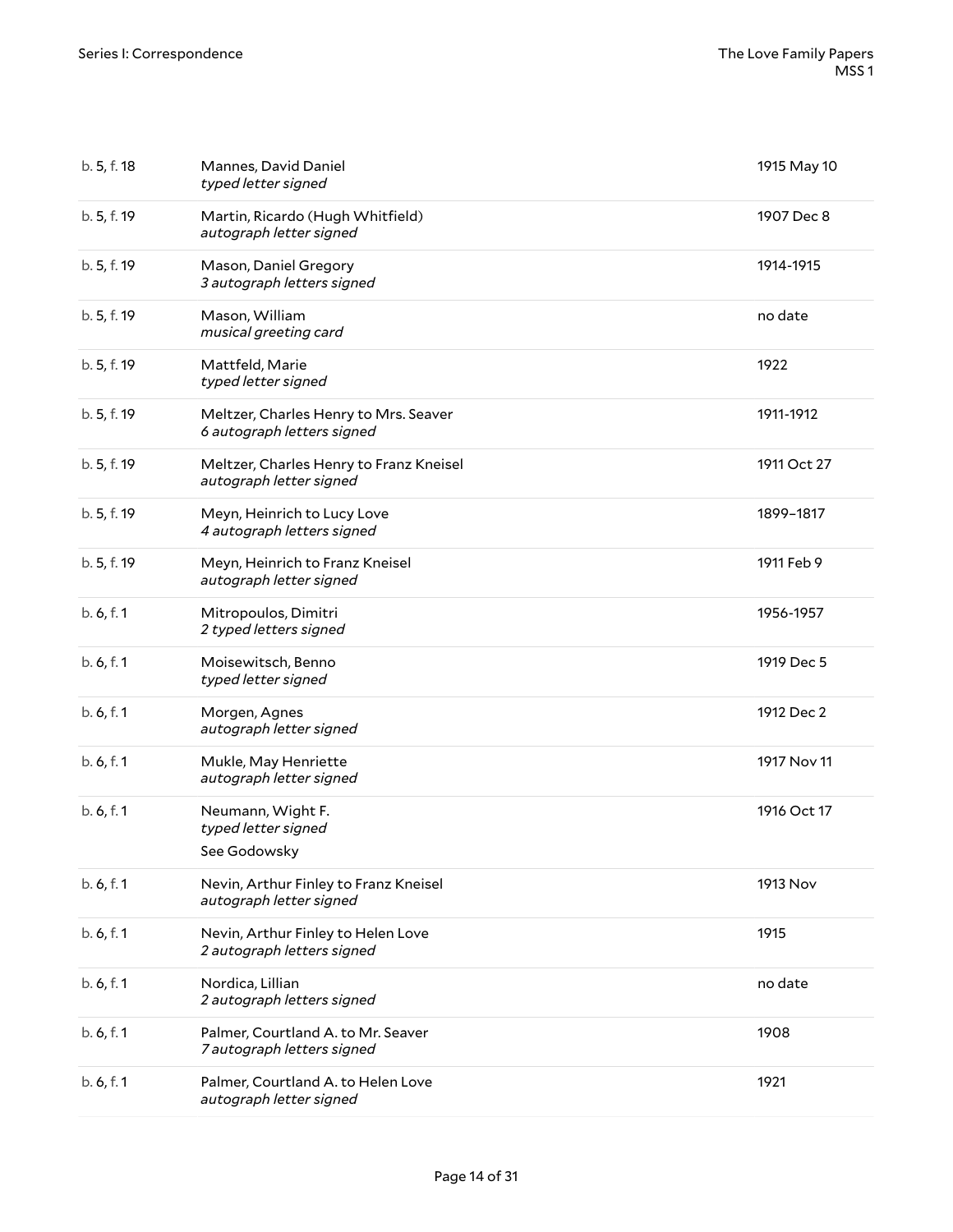| b. 6, f. 2 | Parker, Henry Taylor to Mrs. Seaver<br>3 autograph letters signed | 1905-1908   |
|------------|-------------------------------------------------------------------|-------------|
| b. 6, f. 2 | Parker, Henry Taylor to Helen Love<br>card                        | 1917 Nov    |
| b. 6, f. 2 | Parker, Horatio William to Lucy Love<br>autograph letter signed   | 1902 Oct    |
| b. 6, f. 2 | Parker, Horatio William to Franz Kneisel<br>typed letter signed   | 1917        |
| b. 6, f. 2 | Patti, Adelina<br>autograph letter signed                         | 1902        |
| b. 6, f. 2 | Phelps, Wm Lyon<br>autograph letter signed                        | no date     |
| b. 6, f. 2 | Piastro, Mishel<br>autograph letter signed                        | 1922 Apr 11 |
| b. 6, f. 2 | Plançon, Pol<br>autograph letter signed                           | 1898 Feb 4  |
| b. 6, f. 2 | Pollain, Rene<br>autograph letter signed                          | 1921 Feb 10 |
| b. 6, f. 2 | Powell, Maud to Franz Kneisel<br>autograph letter signed          | 1912 Mar 2  |
| b. 6, f. 2 | Powers, Francis Fischer<br>autograph letter signed                | 1899 Feb 6  |
| b. 6, f. 2 | Rains, Leon<br>autograph letter signed                            | 1898 Nov 14 |
| b. 6, f. 2 | Randolph, Harold to Seaver<br>18 autograph letters signed         | 1907-1912   |
| b. 6, f. 2 | Randolph, Harold to Mrs. Seaver<br>2 cards                        | 1909-1910   |
| b. 6, f. 3 | Randolph, Harold to Helen Love<br>14 autograph letters signed     | 1903-1913   |
| b. 6, f. 3 | Randolph, Harold to Helen Love<br>7 typed letters signed          | 1913-1919   |
| b. 6, f. 3 | Randolph, Harold to Franz Kneisel<br>autograph letter signed      | 1912 Feb    |
| b. 6, f. 4 | Reimers, Paul<br>autograph letter signed, typed letters signed    | no date     |
| b. 6, f. 4 | Resky, Gustavo Bernal<br>2 cards                                  | 1905        |
| b. 6, f. 4 | Roentgen, Julius to Mrs. Seaver<br>2 autograph letters signed     | 1910        |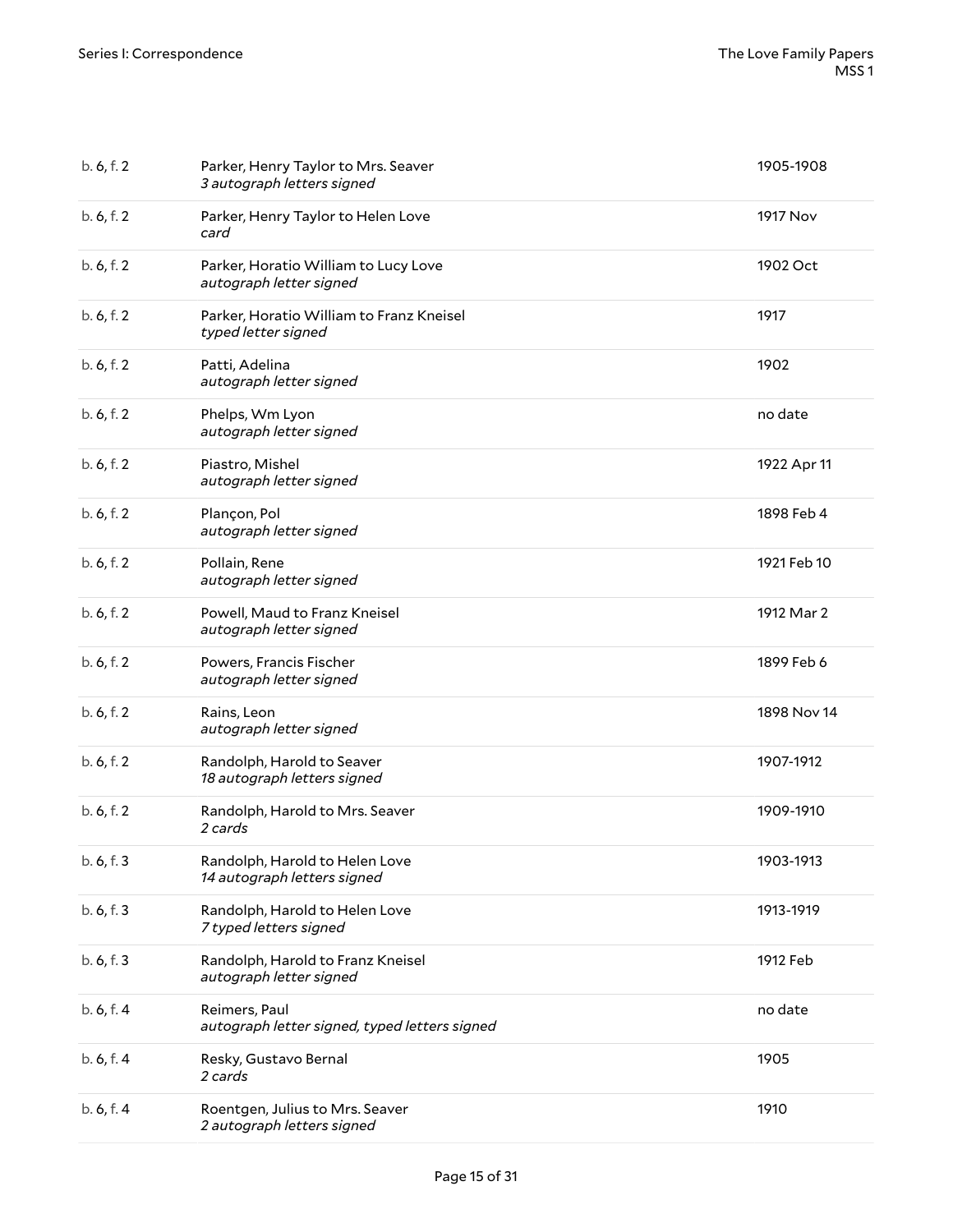| b. 6, f. 4 | Roentgen, Julius<br>8 signed bills                               | 1912        |
|------------|------------------------------------------------------------------|-------------|
| b. 6, f. 4 | Rogers, Francis<br>14 autograph letters signed                   | 1901-1916   |
| b. 6, f. 5 | Rothwell, Walter Henry<br>typed letter signed                    | 1920        |
| b. 6, f. 5 | Roy, Anton Van<br>2 autograph letters signed                     | 1903        |
| b. 6, f. 5 | Rubinstein, Arthur<br>2 cards                                    | 1921        |
| b. 6, f. 5 | Ruegger, Elsa<br>24 autograph letters signed                     | 1899-1912   |
| b. 6, f. 5 | Ruegger, Elsa<br>3 cards                                         | 1909        |
| b. 6, f. 6 | Safonoff, Wassily<br>11 autograph letters signed, 5 cards        | 1907-1914   |
| b. 6, f. 6 | Salzedo, Carlos<br>typed letter signed                           | 1921 Oct 29 |
| b. 6, f. 7 | Samaroff, Olga to Mrs. Seaver<br>2 typed letters signed          |             |
| b. 6, f. 7 | Samaroff, Olga to Helen Love<br>31 typed letters signed          | 1911-1919   |
| b. 6, f. 7 | Samaroff, Olga to Franz Kneisel<br>typed letter signed           | 1917 Mar 10 |
| b. 6, f. 7 | Samaroff, Olga to Helen Love<br>2 autograph letters signed, card | 1911-1918   |
| b. 6, f. 8 | Saminsky, Lazare to Lucy Love<br>autograph letter signed         | 1921 Oct 2  |
| b. 6, f. 8 | Saminsky, Lazare to Helen Love<br>autograph letter signed        | no date     |
| b. 6, f. 8 | Saminsky, Lazare to Helen Love<br>card                           | 1921 Oct 9  |
| b. 6, f. 8 | Sandby, Hermann<br>autograph letter signed                       | no date     |
| b. 6, f. 8 | Schelling, Ernest<br>2 typed letters signed                      | 1917-1921   |
| b. 6, f. 8 | Schelling, Ernest<br>2 autograph letters signed                  | no date     |
| b. 6, f. 8 | Schindler, Kurt<br>autograph letter signed                       | 1913 Apr 4  |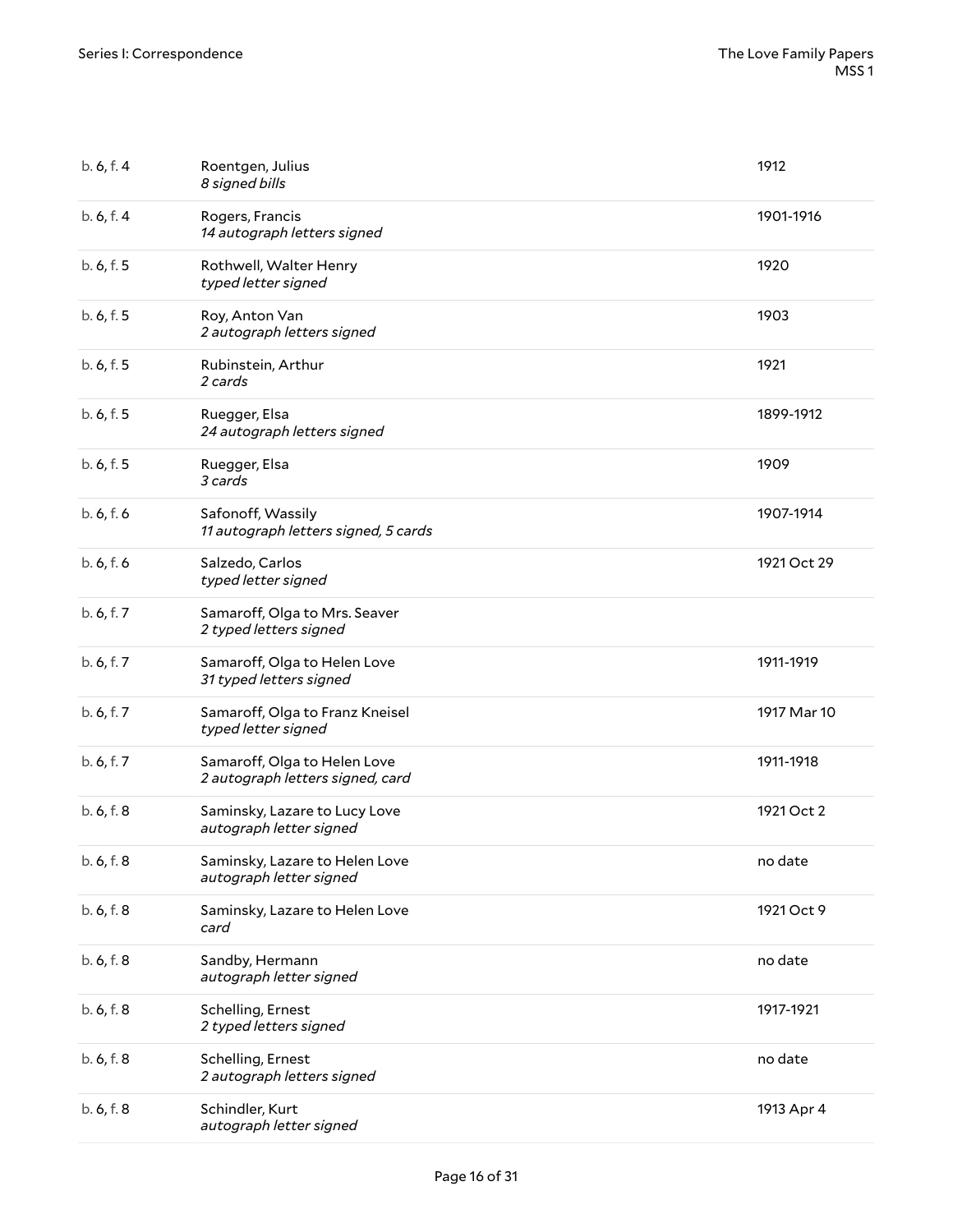| b. 6, f. 8 | Schnitzer, Germaine to Franz Kneisel<br>autograph letter signed    | 1916 Jan 5  |
|------------|--------------------------------------------------------------------|-------------|
| b. 6, f. 8 | Schulz, Leo<br>autograph letter signed                             | no date     |
| b. 6, f. 8 | Schumann-Heink, Ernestine<br>typed letter signed                   | 1930 Jun 27 |
| b. 6, f. 8 | Schumann-Heink, Ernestine<br>autograph letter signed               | 1903 Mar 16 |
| b. 6, f. 8 | Schumann-Heink, Ernestine<br>2 cards, 3 autographs, 3 callcards    | 1929        |
| b. 6, f. 8 | Sembrich, Marcella<br>6 autograph letters signed                   | 1901-1918   |
| b. 6, f. 8 | Sembrich, Marcella<br>typed letter signed                          | 1933 Mar 10 |
| b. 6, f. 8 | Sembrich, Marcella<br>11 cards, 4 autographs                       | 1897-1922   |
| b. 6, f. 8 | Sembrich, Marcella's secretary<br>4 typed letters signed           | 1931        |
| b. 6, f. 9 | Seygard, Camille Fischer<br>4 autograph letters signed             | 1899-1904   |
| b. 6, f. 9 | Shakespeare, Louise<br>2 autograph letters signed                  | 1900        |
| b. 6, f. 9 | Shakespeare, Louise<br>card                                        | no date     |
| b. 6, f. 9 | Shelley, Harry Rowe<br>2 autograph letters signed                  | 1898-1904   |
| b. 6, f. 9 | Shelley, Mrs. Harry Rowe<br>autograph letter signed                | 1898 Apr 18 |
| b. 6, f. 9 | Smith, David Stanley to Mrs. Seaver<br>19 autograph letters signed | 1906-1911   |
| b. 6, f. 9 | Smith, David Stanley to Helen Love<br>6 autograph letters signed   | 1913-1914   |
| b. 6, f. 9 | Smith, David Stanley to Franz Kneisel<br>autograph letter signed   | 1914 Apr 6  |
| b. 6, f. 9 | Smith, Gerrit<br>2 autograph letters signed                        | no date     |
| b. 7, f. 1 | Spalding, Albert<br>autograph letter signed                        | no date     |
| b. 7, f. 1 | Spalding, Albert<br>card                                           | 1921 Apr 30 |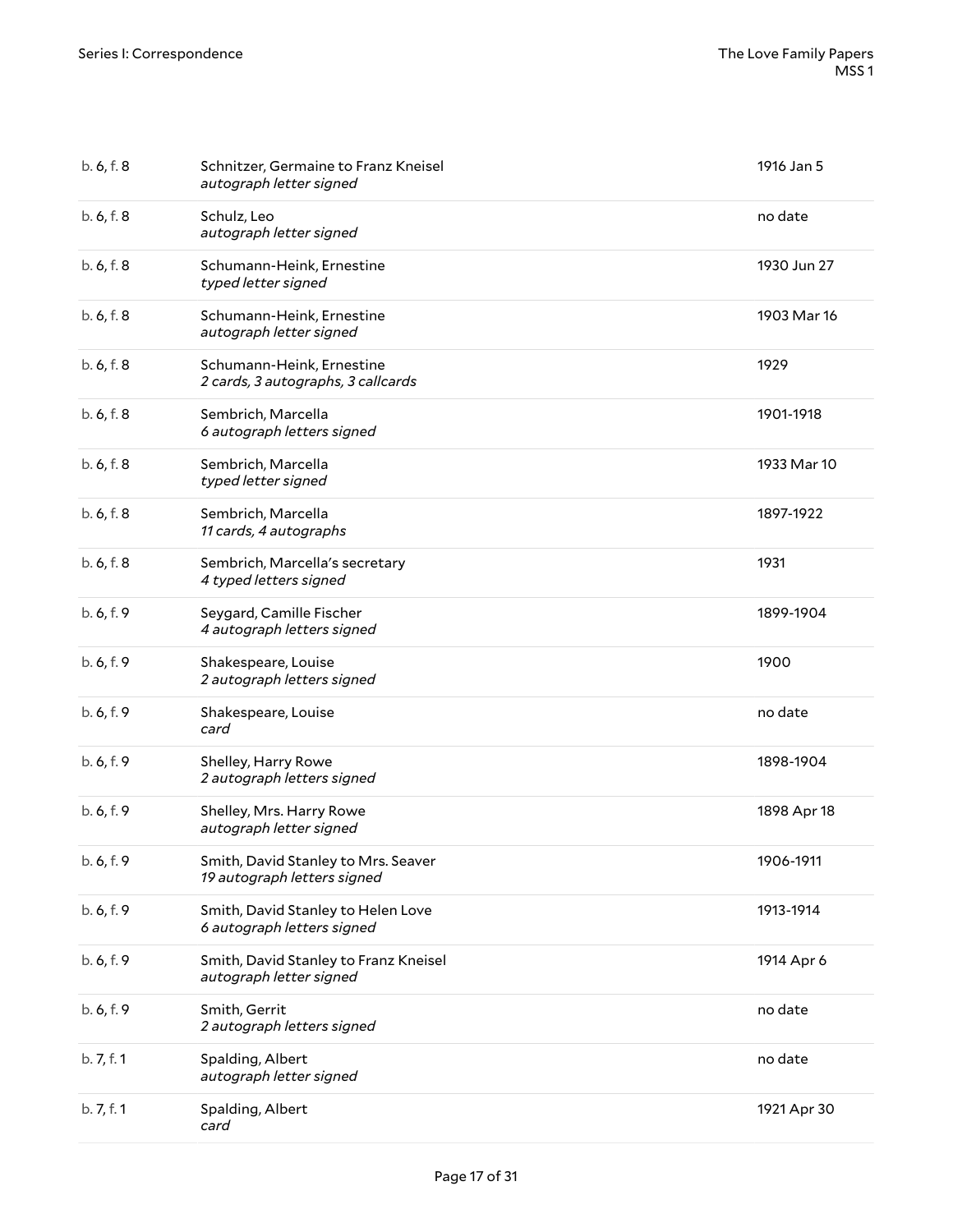| b. 7, f. 1 | Spalding, Walter Raymond to Mrs. Seaver<br>11 autograph letters signed | 1907-1911   |
|------------|------------------------------------------------------------------------|-------------|
| b.7, f.1   | Spalding, Walter Raymond to Franz Kneisel<br>2 typed letters signed    | 1909-1910   |
| b. 7, f. 1 | Spalding, Walter Raymond to Helen Love<br>typed letter signed          | 1916 Apr 1  |
| b. 7, f. 1 | Spiering, Theodore<br>autograph letter signed                          | 1919 Apr 1  |
| b.7, f.1   | Spiering, Theodore<br>2 typed letters signed                           | 1921-1923   |
| b. 7, f. 1 | Steinway, William<br>3 autograph letters signed                        | 1894-1895   |
| b. 7, f. 1 | Steinway, R.<br>2 autograph letters signed, card                       | 1901-1904   |
| b. 7, f. 2 | Sternberg, Constantin to Franz Kneisel<br>autograph letter signed      | 1913 Feb 15 |
| b. 7, f. 2 | Sternberg, Constantin to Franz Kneisel<br>typed letter signed          | 1913 Mar 4  |
| b. 7, f. 2 | Sternberg, Constantin to Helen Love<br>3 typed letters signed          | 1913        |
| b. 7, f. 2 | Stock, Frederick<br>autograph letter signed                            | 1910 Jun 1  |
| b. 7, f. 2 | Stock, Frederick<br>typed letter signed                                | 1911        |
| b. 7, f. 2 | Stojowski, Sigismond<br>typed letter signed                            | 1908 Dec 2  |
| b. 7, f. 2 | Stokowski, Leopold<br>typed letter signed                              | 1912 Feb 1  |
| b. 7, f. 2 | Stransky, Josef<br>2 autograph letters signed                          | no date     |
| b. 7, f. 2 | Stransky, Josef<br>typed letter signed                                 | 1920 Dec 5  |
| b. 7, f. 3 | Svecenski, Louis to Helen Love<br>28 autograph letters signed          | 1912-1926   |
| b. 7, f. 3 | Svecenski, Louis<br>3 cards                                            | 1923 Jul 19 |
| b. 7, f. 4 | Swift, Samuel<br>3 autograph letters signed                            | 1898-1906   |
| b. 7, f. 4 | Tapper, Thomas<br>2 typed letters signed                               | 1916        |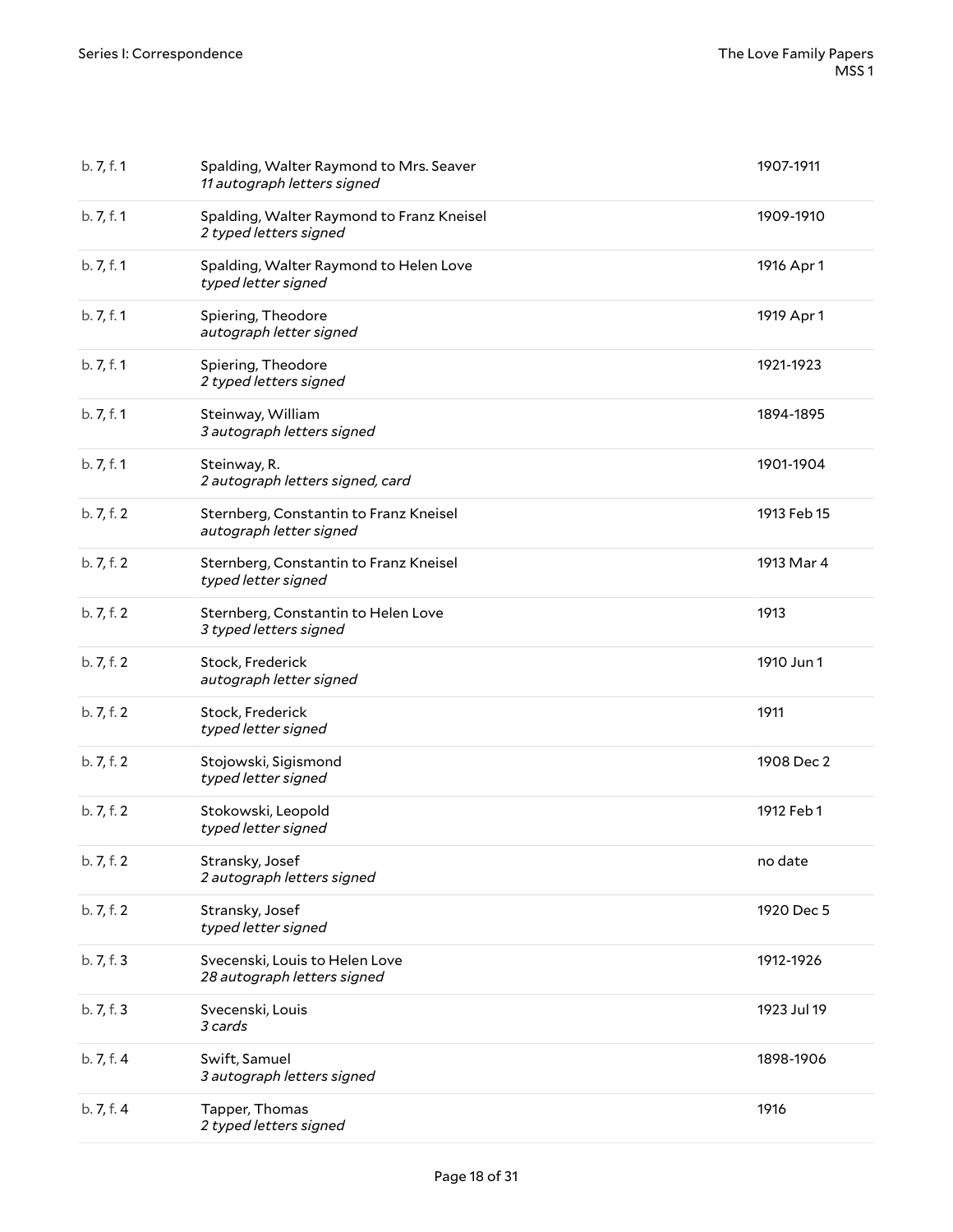| b. 7, f. 4 | Tapper, Mrs. Thomas<br>3 autograph letters signed, card      | 1912        |
|------------|--------------------------------------------------------------|-------------|
| b. 7, f. 4 | Tauscher, Hans<br>card                                       | 1902 Nov 23 |
| b. 7, f. 4 | Ternina, Milka<br>autograph letter signed                    | 1904 Feb 29 |
| b. 7, f. 4 | Ternina, Milka<br>card                                       | 1910 Feb 8  |
| b. 7, f. 4 | Ternina, Milka<br>2 autographs                               | 1896        |
| b. 7, f. 4 | Thomas, Theodore<br>autograph letter signed                  | 1902 Nov 7  |
| b. 7, f. 4 | Thursby, Emma Cecilia<br>9 autograph letters signed, 6 cards | 1897-1930   |
| b. 7, f. 4 | Tinlot, Gustave<br>2 autograph letters signed                | 1921        |
| b. 7, f. 4 | Toscanini, Arturo<br>2 autographs                            | 1934-1936   |
| b. 7, f. 5 | Townsend, Stephen<br>autograph letter signed                 | 1923 Sep 28 |
| b. 7, f. 5 | Townsend, Stephen<br>card                                    | no date     |
| b. 7, f. 5 | Troostwyk, Isidore to Franz Kneisel<br>typed letter signed   | 1917 Apr 12 |
| b. 7, f. 5 | Van Hoose, Ellison<br>2 autograph letters signed             | 1902        |
| b. 7, f. 5 | Verdi, Jean<br>autograph letter signed                       |             |
| b. 7, f. 5 | Vliet, Cornelino van<br>autograph letter signed              | 1918 Oct 20 |
| b. 7, f. 5 | Vogrich, Max to Franz Kneisel<br>card                        | no date     |
| b. 7, f. 5 | Waller, Henry<br>2 autograph letters signed                  | no date     |
| b. 7, f. 5 | Warlich, Reinhardt<br>3 autograph letters signed             | no date     |
| b. 7, f. 5 | Warren, George William<br>autograph letter signed            | 1884 Oct 6  |
| b. 7, f. 5 | Warren, Samuel Prowse<br>2 autograph letters signed          | 1897        |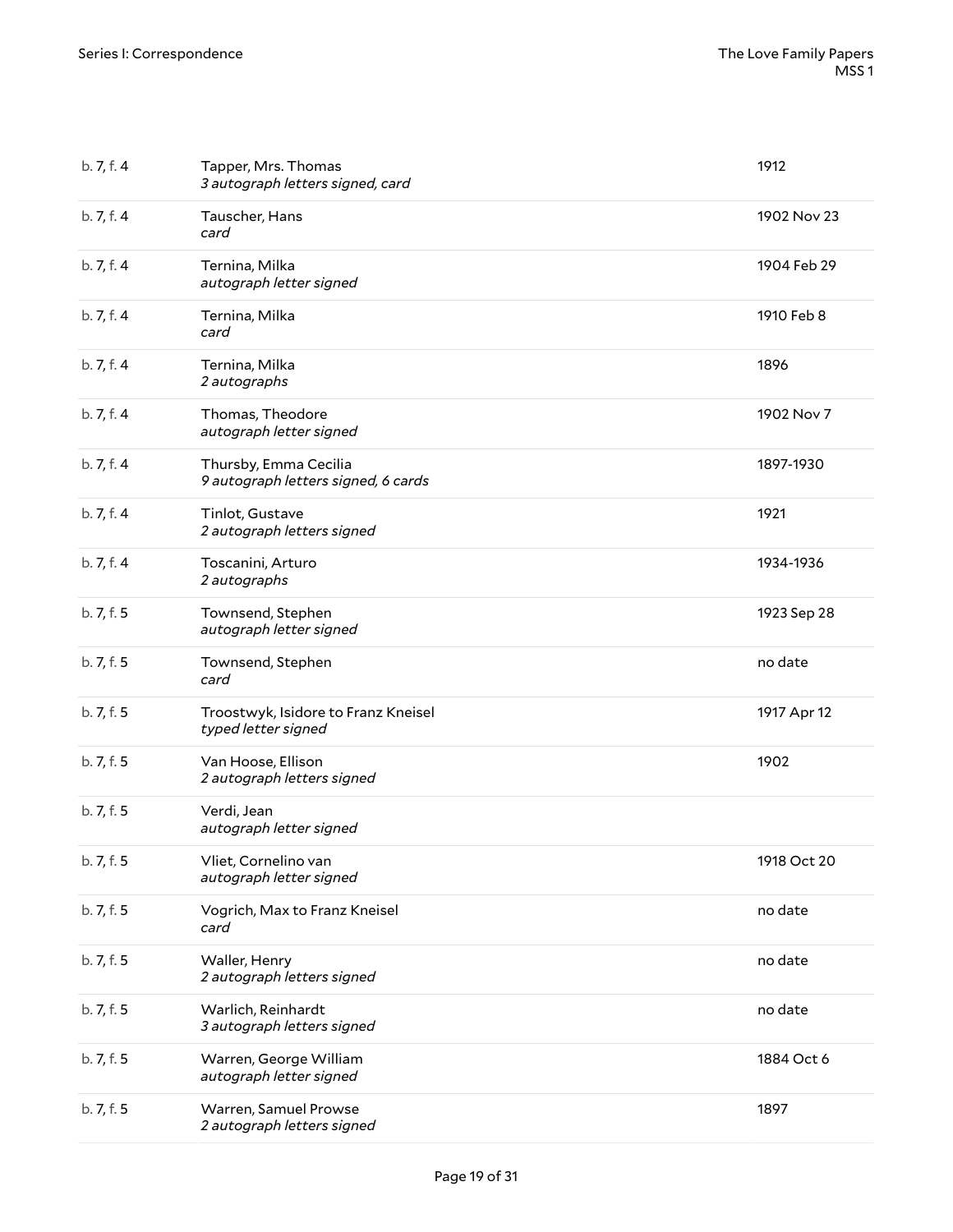| b.7, f.6   | Whithorne, Emerson to Franz Kneisel<br>3 autograph letters signed | 1915        |
|------------|-------------------------------------------------------------------|-------------|
| b.7, f.6   | Whithorne, Emerson to Helen Love<br>3 autograph letters signed    | 1915-1916   |
| b.7, f.6   | Whithorne, Emerson to Helen Love<br>typed letter signed           | 1915        |
| b.7, f.6   | Whiting, Arthur to Helen Love<br>12 autograph letters signed      | 1904-1917   |
| b.7, f.6   | Whiting, Arthur to Franz Kneisel<br>6 autograph letters signed    | no date     |
| b.7, f.6   | Whiting, Arthur to Mrs. Seaver<br>autograph letter signed         |             |
| b.7, f.6   | Whiting, Arthur to Helen Love<br>card                             | 1912 May 14 |
| b.7, f.6   | Whiting, Arthur to Helen Love<br>card                             | 1920 Dec 4  |
| b. 7, f. 7 | Willeke, Willam to Helen Love<br>6 autograph letters signed       | 1917-1921   |
| b. 7, f. 7 | Willeke, Willam<br>3 cards, 2 autograph programs, 3 notes         | 1914-1917   |
| b. 7, f. 7 | Willeke, Willam<br>2 signed bills                                 | 1914        |
| b. 7, f. 7 | Willeke, Victoria<br>card                                         | 1915 Jul 12 |
| b. 7, f. 8 | Wood, Mary Knight<br>4 autograph letters signed                   | 1888-98     |
| b. 7, f. 8 | Zadora, Michael (Michal)<br>autograph letter signed               | no date     |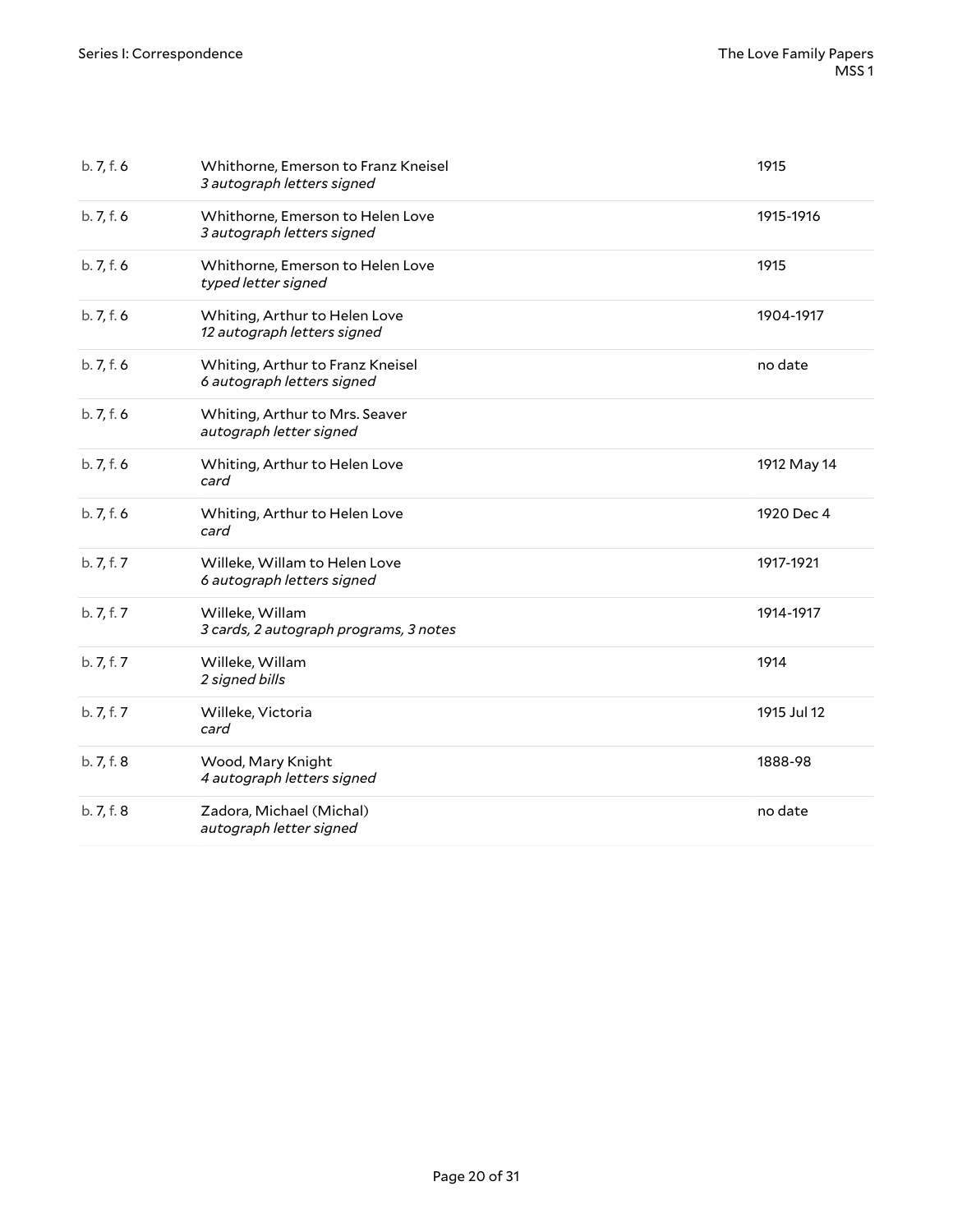## <span id="page-20-0"></span>**Series II: Miscellaneous Correspondence**

| b. 8, f. 1 | Ackenbach, Marie Louise<br>autograph letter signed          | 1898 Oct 31 |
|------------|-------------------------------------------------------------|-------------|
| b. 8, f. 1 | Adamowska, Antoinette<br>2 autograph letters signed         | 1898        |
| b. 8, f. 1 | Ardin, Leon<br>autograph letter signed                      | 1918 Dec 8  |
| b. 8, f. 1 | Baernstein, Jos.<br>autograph letter signed                 | 1899        |
| b. 8, f. 1 | Behrens, Mes. Conrad<br>5 autograph letters signed, 2 cards | 1896        |
| b. 8, f. 1 | Belinfaute, Estrela<br>autograph letter signed              | no date     |
| b. 8, f. 1 | <b>Ben Greet</b><br>autograph letter signed                 | no date     |
| b. 8, f. 2 | Betti, Adolfo<br>4 autograph letters signed, card           | no date     |
| b. 8, f. 2 | Beyer, Caroline<br>autograph letter signed                  | 1899 Apr 8  |
| b. 8, f. 2 | Bing, Rudolf<br>autograph letter signed                     | 1957 Jan 19 |
| b. 8, f. 2 | Bjorksten, Theodor<br>5 autograph letters signed            | 1899        |
| b. 8, f. 2 | Bonucci, Arturo<br>autograph letter signed                  | 1921 Jan 25 |
| b. 8, f. 2 | Brand, Tita<br>2 autograph letters signed                   | 1902-1903   |
| b. 8, f. 2 | Breitner, L.<br>2 autograph letters signed                  | no date     |
| b. 8, f. 2 | Bushnell, Ericsson F.<br>9 autograph letters signed         | 1895-96     |
| b. 8, f. 2 | Cagin, Alfred<br>autograph letter signed                    | 1912 Jul 15 |
| b. 8, f. 3 | Cheney, Anne<br>2 autograph letters signed                  | 1898        |
| b. 8, f. 3 | Christie, Winifred<br>2 autograph letters signed            | no date     |
| b. 8, f. 3 | Christie, Winifred<br>signed bill                           | 1916 Mar 24 |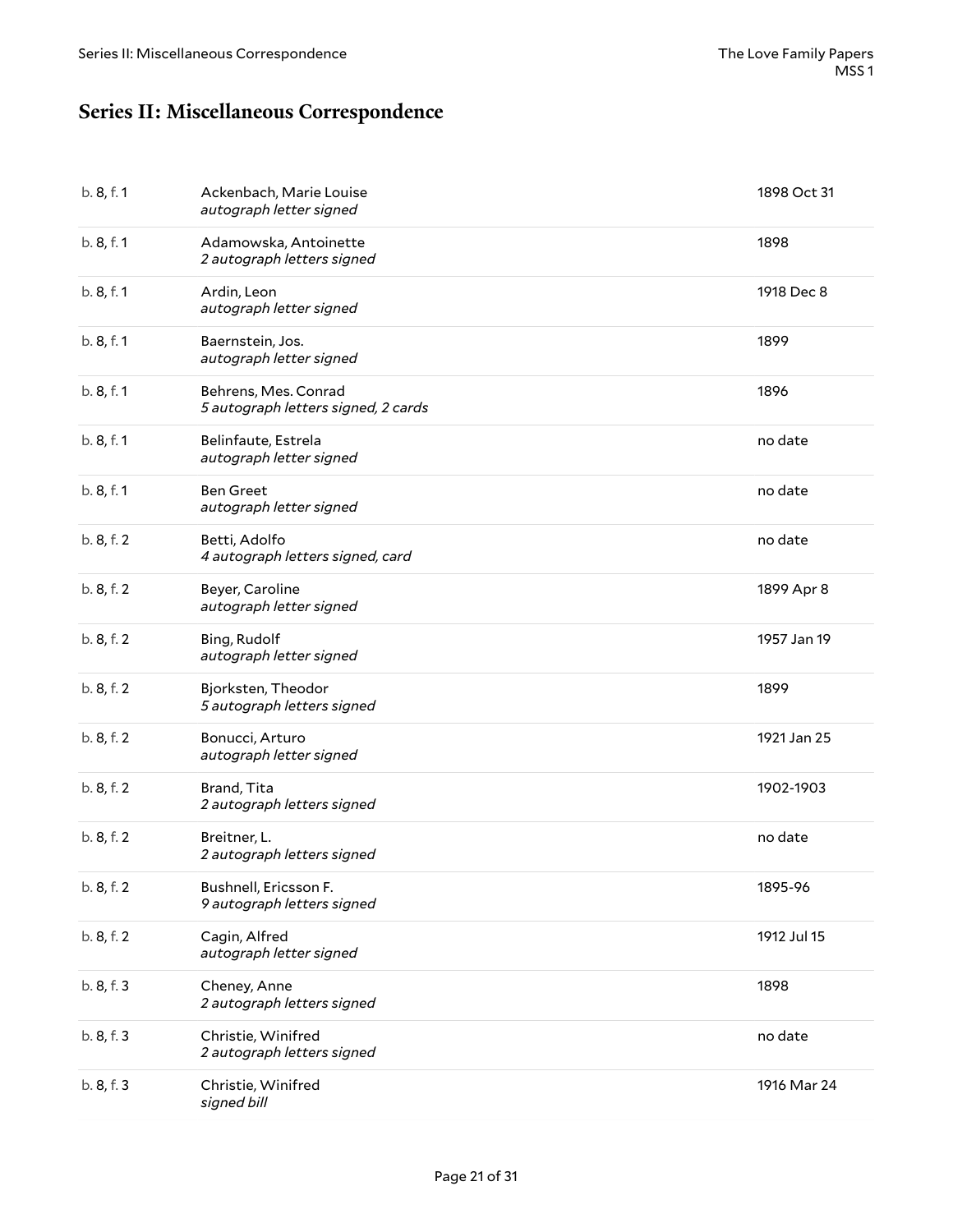| b. 8, f. 3 | Cochran, J.W.<br>typed letter signed                           | 1900        |
|------------|----------------------------------------------------------------|-------------|
| b. 8, f. 3 | Cole, Rossetter<br>typed letter signed                         | 1921        |
| b. 8, f. 3 | Cracrofs, Mary to Franz Kneisel<br>autograph letter signed     | 1911 Sep 26 |
| b. 8, f. 3 | Dricke (?), Wilhelm<br>card                                    | 1915        |
| b.8, f.4   | Fremstadt, Olive<br>typed letter signed                        | 1912 Dec 19 |
| b.8, f.4   | Friends of Music Chorus members<br>typed page                  | no date     |
| b.8, f.4   | Ginebert (?), Yvette<br>autograph letter signed                | no date     |
| b.8, f.4   | Gorgoza, E.<br>autograph                                       | no date     |
| b.8, f.4   | Gorimson, Bonarius to Franz Kneisel<br>autograph letter signed | 1914 Apr 4  |
| b.8, f.4   | Hillmann, (?)<br>autograph letter signed                       | 1899        |
| b.8, f.4   | Hinkle, Florence<br>autograph letter signed                    | no date     |
| b.8, f.4   | Horticus, (?)<br>2 autograph letters signed                    | 1914-1915   |
| b.8, f.4   | Horticus, (?)<br>card                                          | 1915        |
| b. 8, f. 4 | luten, Ferdinand von<br>5 autograph letters signed             | 1896        |
| b. 8, f. 5 | Klafsky, Katharina<br>2 autograph letters signed               | 1895-96     |
| b. 8, f. 5 | Klafsky, Katharina<br>2 autographs                             | 1896        |
| b. 8, f. 5 | Koenik(?)<br>9 autograph letters signed                        | 1909-1910   |
| b. 8, f. 5 | Leon, Oscar<br>3 autograph letters signed                      | 1917-1918   |
| b. 8, f. 5 | Liszineska, Marguerite Melville<br>autograph letter signed     | 1921        |
| b. 8, f. 5 | Loeschigk, W.O.<br>2 autograph letters signed                  | 1898-99     |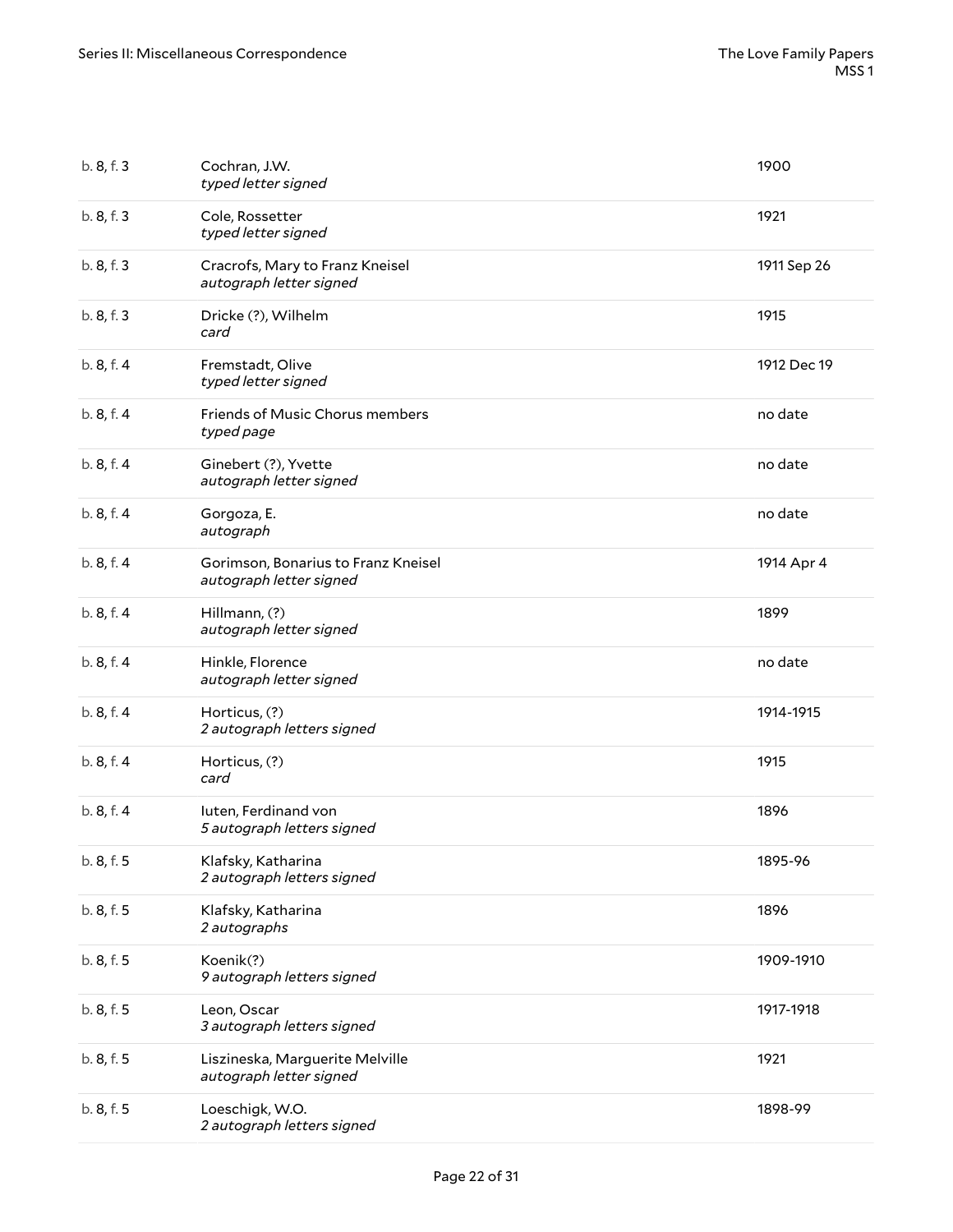| b. 8, f. 6 | Mason, Mrs. Alfred Bishop<br>card                        | no date     |
|------------|----------------------------------------------------------|-------------|
| b.8, f.6   | Meader, George<br>3 cards                                | 1921        |
| b.8, f.6   | Niedermann<br>autograph letter signed                    | no date     |
| b. 8, f. 6 | Novaes, Guiomar<br>autograph program, 5 signed callcards | no date     |
| b.8, f.6   | Olitzka, Rosa<br>4 cards                                 | no date     |
| b.8, f.6   | Oumiroff, Bogea<br>autograph letter signed               | 1910 Jan 13 |
| b.8, f.6   | Panel, Albert B.<br>autograph letter signed              | 1919        |
| b.8, f.6   | Peterson, May E.<br>card                                 | no date     |
| b.8, f.6   | Raymond, Annie Carry<br>autograph letter signed          | no date     |
| b.8, f.6   | Reszke, Edouard de<br>autograph                          | 1900        |
| b.8, f.6   | Rummel, William Morse<br>typed letter signed             | 1911 May 11 |
| b. 8, f. 6 | Sameting, L.<br>typed letter signed                      | 1915        |
| b.8, f.6   | Scharwenka, Mrs. Philipp<br>2 autograph letters signed   | no date     |
| b.8, f.6   | Schenk, Elliott<br>3 autograph letters signed            | 1920        |
| b. 8, f. 7 | Sealy, Frank L.<br>autograph letter signed               | 1899        |
| b. 8, f. 7 | Seidl, Mrs. Anton<br>card                                | no date     |
| b. 8, f. 7 | Sickess, Jan<br>autograph letter signed                  | no date     |
| b. 8, f. 7 | Suten, Fred. von<br>4 autograph letters signed           | 1910-1917   |
| b. 8, f. 7 | Tagliapietra, Arturo<br>card                             | 1917        |
| b. 8, f. 7 | Urchs, Ernest<br>typed letter signed                     | 1917        |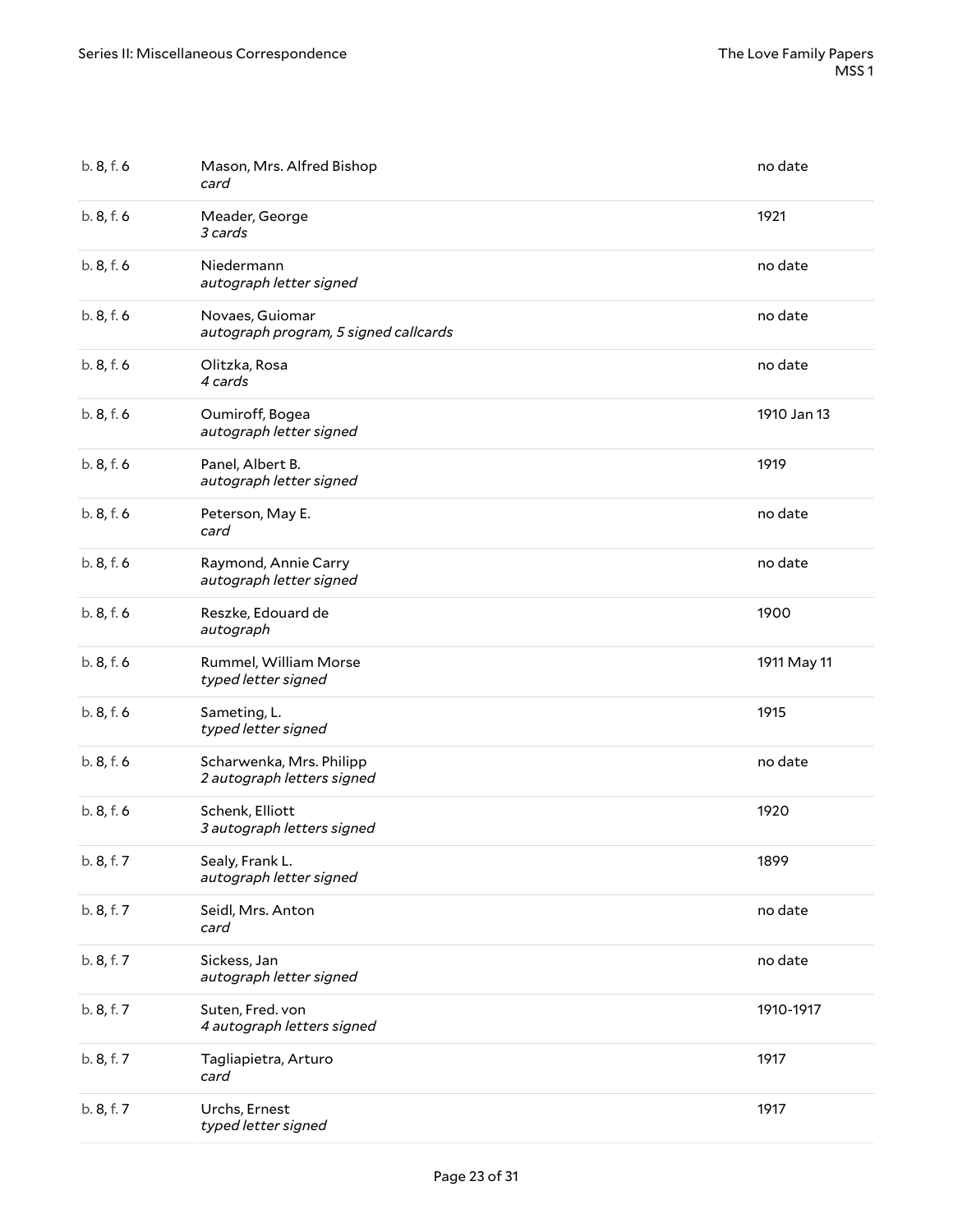| b. 8, f. 7 | Willemborg, Helene<br>autograph letter signed      | 1899 |
|------------|----------------------------------------------------|------|
| b. 8, f. 8 | Miscellaneous Correspondence<br>various autographs |      |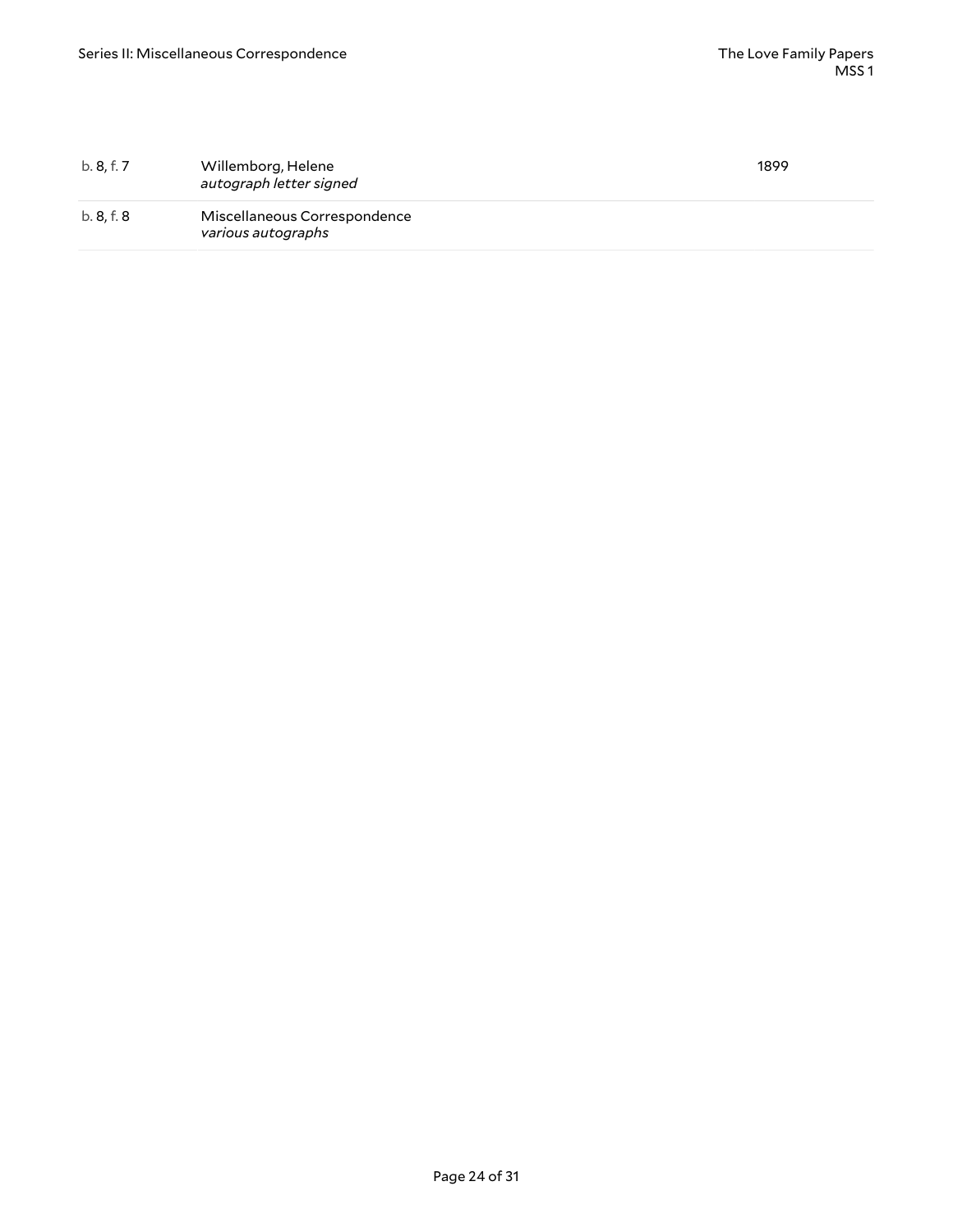#### <span id="page-24-0"></span>**Series III: Printed Matter and Miscellaneous**

| b. 9, f. 1  | Newspaper clippings: German opera (Damrosch)                                                     | 1894-1898 |
|-------------|--------------------------------------------------------------------------------------------------|-----------|
| b. 9, f. 2  | Newspaper clippings: German opera and others                                                     |           |
| b. 9, f. 3  | Bauer, Harold: programs                                                                          | 1922      |
| b.9, f.4    | Bauer, Harold : programs                                                                         | 1923      |
| b. 9, f. 5  | Bauer, Harold : programs                                                                         | 1924      |
| b.9, f.6    | Bauer, Harold: programs                                                                          | 1925      |
| b. 10, f. 1 | Bauer, Harold : programs                                                                         | 1926      |
| b. 10, f. 2 | Printed matter<br>Max Alvary, David Bispham, Lilli Lehmann, Marcella Sembrich, George Warren     |           |
| b. 10, f. 2 | Miscellaneous<br>Flowers from wreath of Anton Seidl's funeral<br>Leaves from Mendelssohn's grave |           |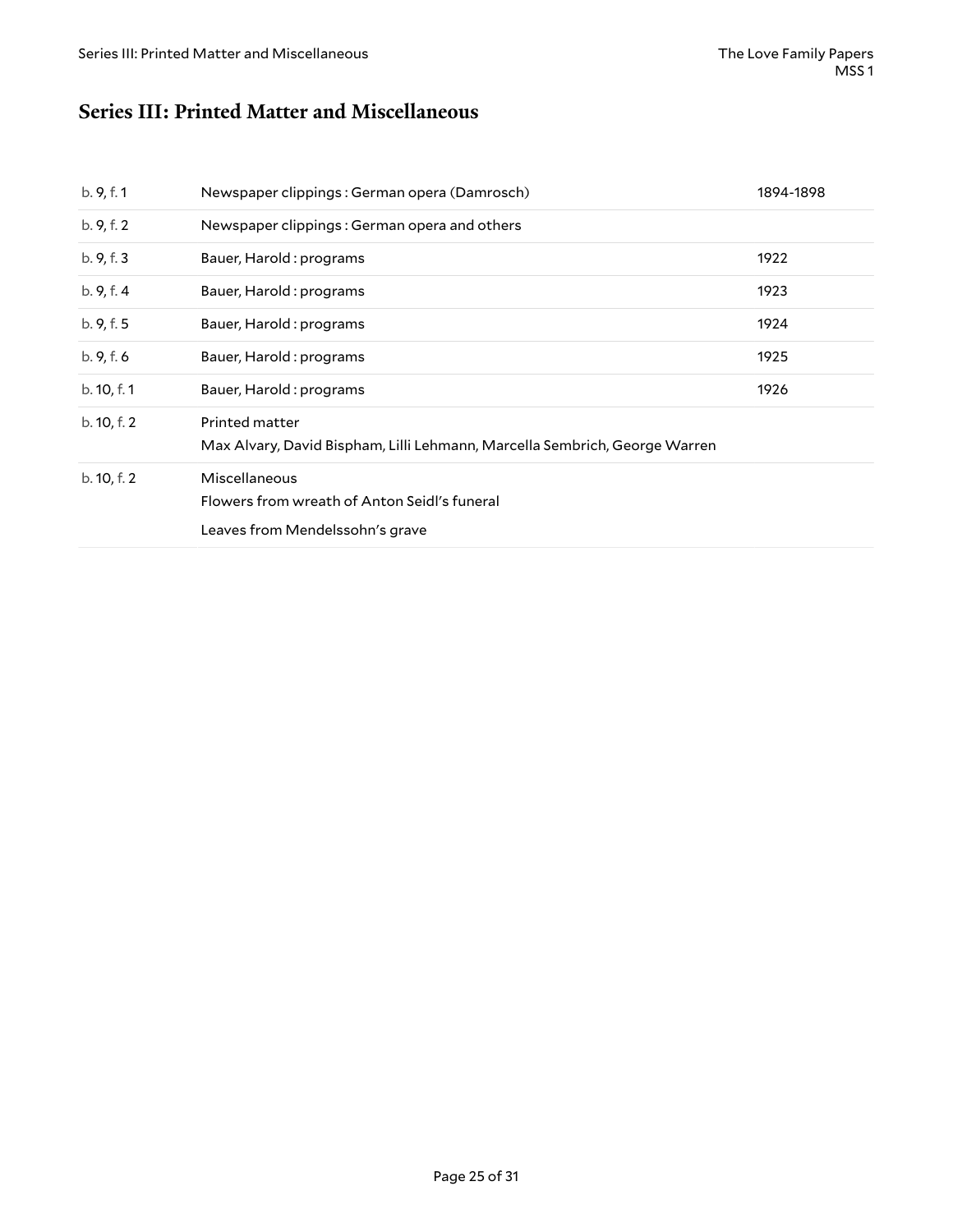## <span id="page-25-0"></span>**Series IV: Photographs**

| b. 10, f. 3 | Alvary, Max<br>signed photograph, 4 unsigned photographs      | no date   |
|-------------|---------------------------------------------------------------|-----------|
| b. 10, f. 3 | Alvary, Max's house<br>5 unsigned photographs                 | no date   |
| b. 10, f. 3 | Alvary, Max's tomb<br>unsigned photograph                     | no date   |
| b. 10, f. 3 | Alvary, Max's children<br>4 unsigned photographs              | no date   |
| b. 10, f. 4 | Bauer, Harold<br>4 signed photographs                         | 1880-1922 |
| b. 10, f. 4 | Bauer, Harold<br>unsigned photograph                          |           |
| b. 10, f. 4 | Behrens, Conrad<br>signed photograph                          | 1896      |
| b. 10, f. 4 | Bushnell, Ericsson<br>unsigned photograph                     | no date   |
| b. 10, f. 5 | Bispham, David<br>11 signed photographs                       |           |
| b. 10, f. 6 | Bispham, David<br>8 unsigned photographs                      |           |
| b. 10, f. 7 | Cahier, Mme. Charles<br>signed photograph                     | 1926      |
| b. 10, f. 7 | Campanari, G.<br>signed photograph                            | no date   |
| b. 10, f. 7 | Carreño, Teresa<br>4 signed photographs                       | no date   |
| b. 10, f. 7 | Derschurch, Fritz<br>2 signed photographs                     | 1897      |
| b. 10, f. 7 | Elman, Mischa<br>signed photograph                            | no date   |
| b. 10, f. 8 | Fischer, Emil<br>4 signed photographs, 3 unsigned photographs | no date   |
| b. 10, f. 8 | Fischer-Seygard, Camille<br>3 signed photographs              | no date   |
| b. 10, f. 9 | Gadski-Tauscher, Johanna<br>4 signed photographs              | 1897      |
| b. 10, f. 9 | Gerardy, Jean<br>unsigned photograph                          | no date   |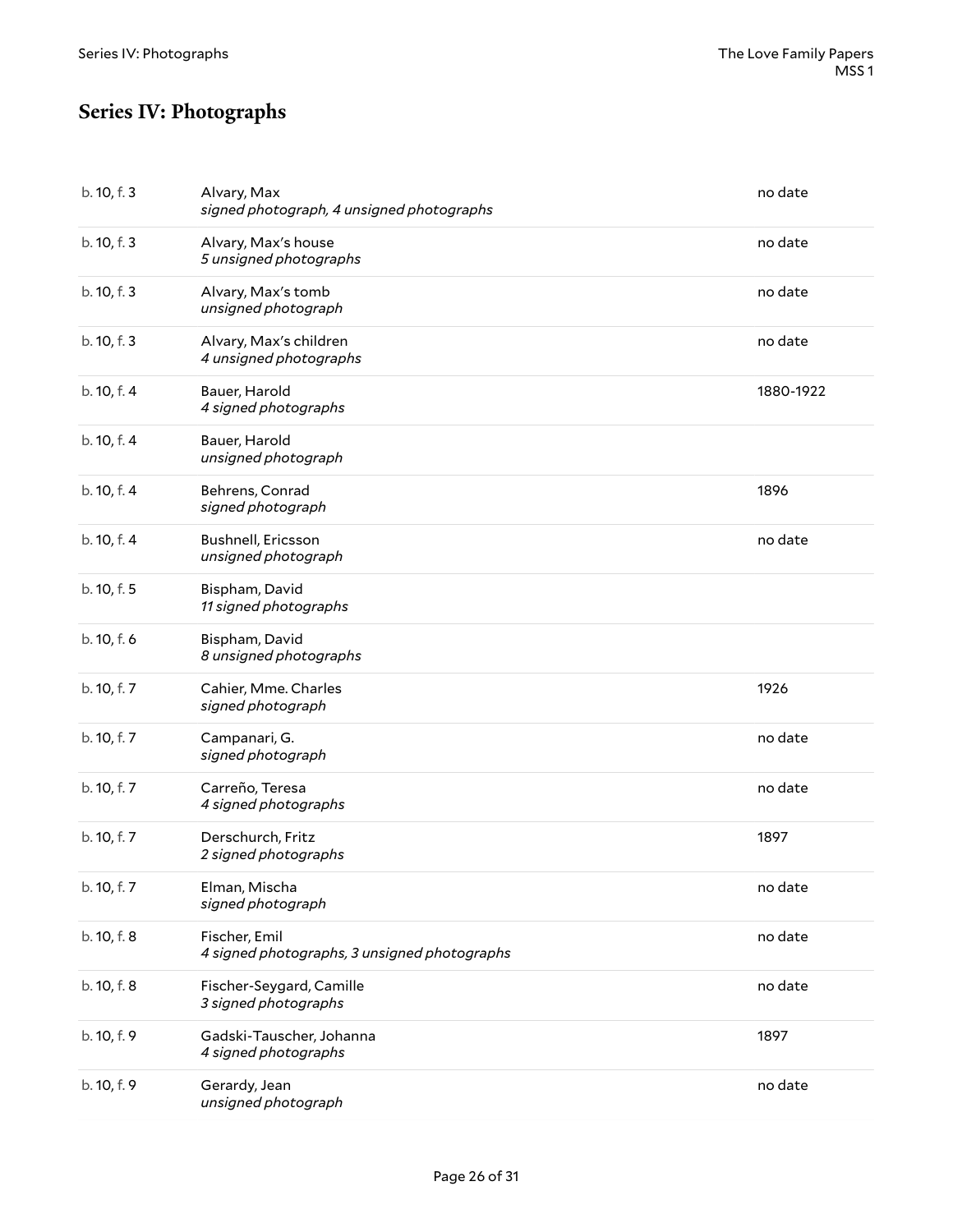| b. 10, f. 9 | Gruening,?<br>2 unsigned photographs                                  | no date   |
|-------------|-----------------------------------------------------------------------|-----------|
| b. 10, f. 9 | Hebelman, Theodore<br>signed photograph                               | no date   |
| b. 10, f. 9 | Hobbing, Heinrich<br>signed photograph                                | 1897      |
| b. 10, f. 9 | Hofmann, Josef<br>signed photograph                                   | 1902      |
| b. 10, f. 9 | Hollaender, Alexis<br>signed photograph                               | 1903      |
| b. 10, f. 9 | Huss, Henry Holden<br>signed photograph                               | no date   |
| b. 11, f. 1 | Prof. Joachim<br>unsigned photograph                                  | no date   |
| b. 11, f. 1 | Kalisch, Paul<br>3 signed photographs                                 | 1897      |
| b. 11, f. 1 | Kneisel Quartet<br>unsigned photograph                                | no date   |
| b. 11, f. 2 | Kraus, Ernst<br>4 unsigned photographs, signed photographs            | no date   |
| b. 11, f. 3 | Lange, Paul<br>2 signed photographs                                   | 1896      |
| b. 11, f. 3 | Letz Quartet<br>unsigned photograph                                   | no date   |
| b. 11, f. 3 | Lehmann, Lilli<br>signed photograph                                   | 1899      |
| b. 11, f. 3 | Lhévinne, Josef<br>3 signed photographs, 4 unsigned photographs       | 1906      |
| b. 11, f. 3 | Lohse-Klafsky, Katharina<br>2 signed photographs, unsigned photograph | 1896-1897 |
| b. 11, f. 4 | Mannes, David<br>signed photograph                                    | no date   |
| b. 11, f. 4 | Mason, William<br>signed photograph                                   | 1904      |
| b. 11, f. 5 | Mead, Olive<br>unsigned photograph                                    | no date   |
| b. 11, f. 5 | Melba, Nellie<br>signed photograph                                    | 1898      |
| b. 11, f. 5 | Morena, Berta<br>signed photograph                                    | 1912      |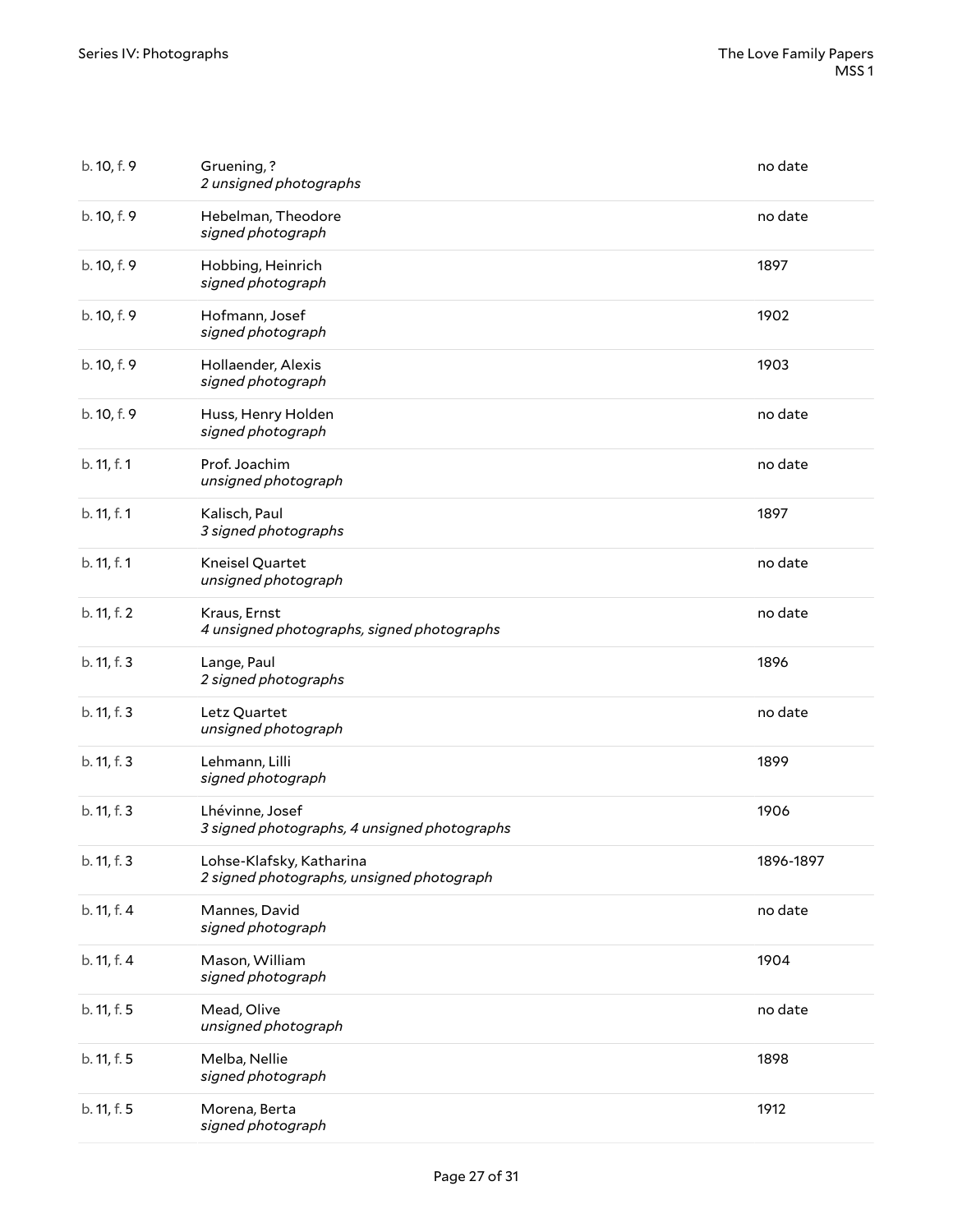| b. 11, f. 6  | Nordica, Lillian<br>2 signed photographs                   | no date              |
|--------------|------------------------------------------------------------|----------------------|
| b. 11, f. 7  | Paderewski, Ignacy Jan<br>2 signed photographs             | no date              |
| b. 11, f. 7  | Patti, Adelina<br>2 signed photographs                     | 1850-1860            |
| b. 11, f. 7  | Ruegger, Elsa<br>2 signed photographs, unsigned photograph | no date              |
| b. 11, f. 7  | Safonoff, Josef W.<br>signed photograph                    | 1909                 |
| b. 11, f. 7  | Samaroff, Olga<br>unsigned photograph                      | no date              |
| b. 11, f. 7  | Scharwenka, Xaver<br>signed photograph                     | 1897                 |
| b. 11, f. 7  | Schnick (?), Elliott<br>signed photograph                  | no date              |
| b. 11, f. 8  | Schumann Heink, Ernestine<br>2 signed photographs          | 1904-1933            |
| b. 11, f. 8  | Seidl, Anton<br>signed photograph                          | 1892                 |
| b. 11, f. 8  | Sembrich, Marcella<br>2 signed photographs                 | 1899-1902            |
| b. 11, f. 8  | Stehmann, Gerhard<br>signed photograph                     | 1897                 |
| b. 11, f. 8  | Stender, Frieda<br>2 signed photographs                    | no date              |
| b. 11, f. 8  | Szumowska, Antoinette<br>1 signed photograph               | New York, May<br>5th |
| b. 11, f. 9  | Ternina, (?)<br>unsigned photograph                        | no date              |
| b. 11, f. 9  | Thomas, Theodore<br>unsigned photograph                    | no date              |
| b. 11, f. 9  | Thursby, Emma<br>unsigned photograph                       | no date              |
| b. 11, f. 9  | Thursby, Emma<br>signed photograph                         | 1902                 |
| b. 11, f. 10 | Trethar, Chas F.<br>signed photograph                      | 1905                 |
| b. 11, f. 10 | Vollmar, Auguste<br>signed photograph                      | no date              |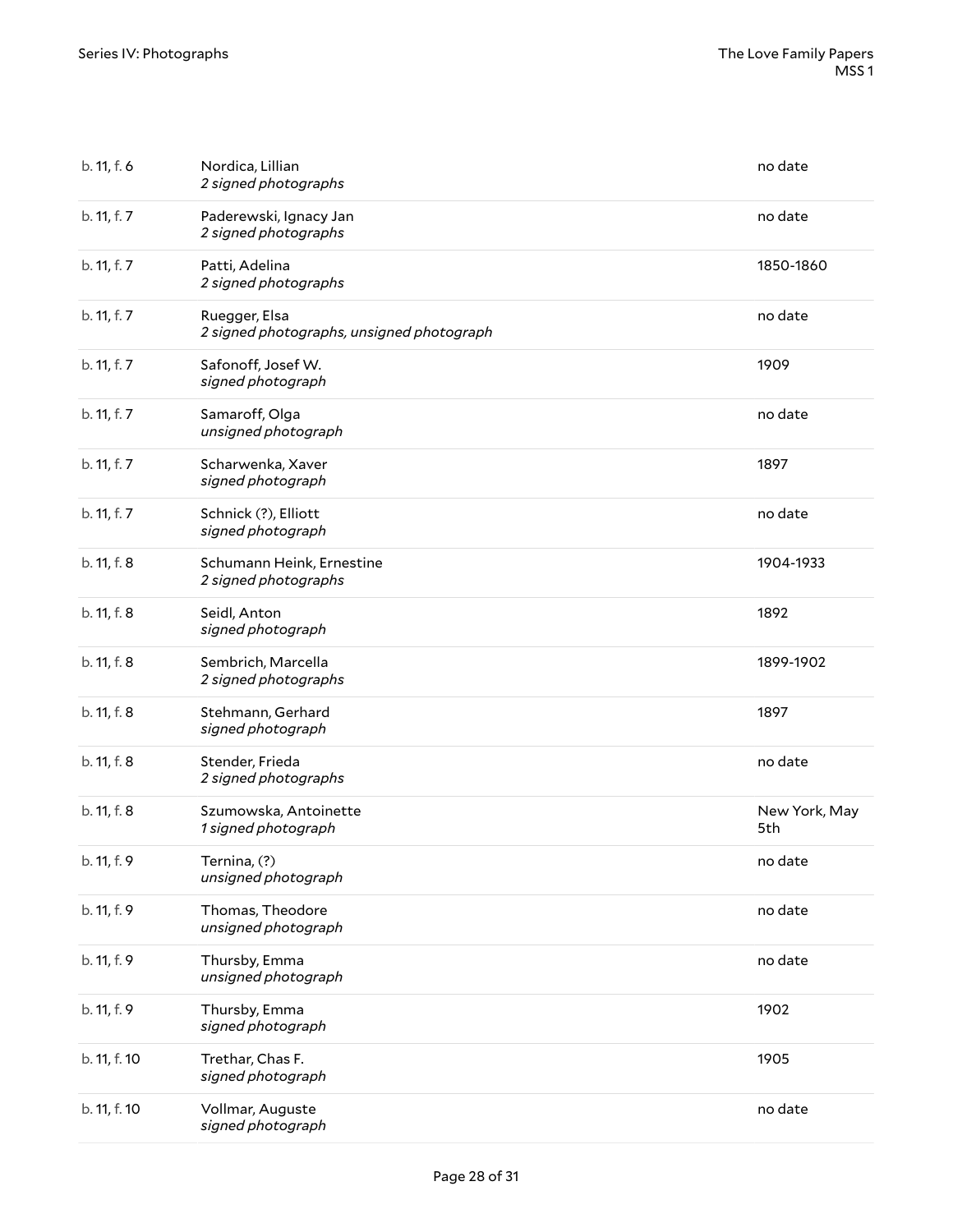| b. 11, f. 10 | Vopovrici, D.<br>signed photograph                              | 1898    |
|--------------|-----------------------------------------------------------------|---------|
| b. 11, f. 10 | Weingartner, Felix<br>5 unsigned photographs, signed photograph | no date |
| b. 11, f. 10 | Willeke, Willem<br>signed photograph                            | 1913    |
| b. 11, f. 10 | York, Theodore van<br>unsigned photograph                       | no date |
| b. 11, f. 11 | Photographs<br>unidentified photograph                          |         |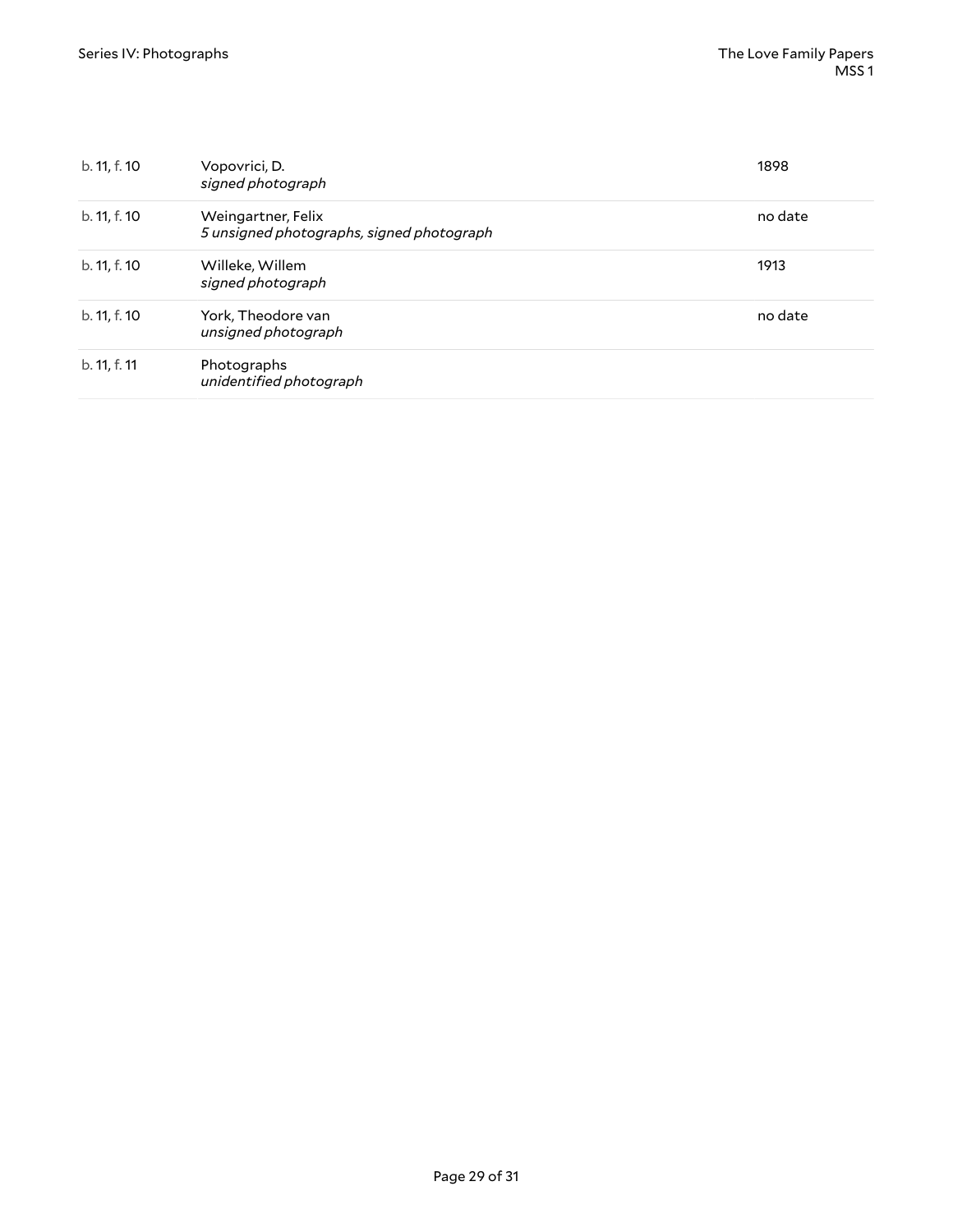#### <span id="page-29-0"></span>**Selected Search Terms**

The following terms have been used to index the description of this collection in the Library's online catalog. They are grouped by name of person or organization, by subject or location, and by occupation and listed alphabetically therein.

#### **Subjects**

Composers -- Correspondence Conductors (Music) -- Correspondence Music -- United States -- 19th century Music -- United States -- 20th Century Singers -- Correspondence Violinists -- Correspondence

#### **Names**

Aldrich, Richard Stoddard, 1902-1986 Altschuler, Modest, 1873-1963 Bagby, Albert Morris, 1859-1941 Barrère, Georges, 1876-1944 Bauer, Harold, 1873-1951 Beach, Amy, 1867-1944 Betti, Adolfo Bing, Rudolf, 1902-1997 Bingham, Seth, 1882-1972 Bispham, David, 1857-1921 Bloch, Alexander, 1881-1983 Bloch, Ernest, 1880-1959 Bodanzky, Artur, 1877-1939 Bonci, Alessandro, 1870-1940 Bonnet, Joseph, 1884-1944 Bori, Lucrezia, 1887-1960 Bos, Coenraad Valentyn, 1875-1955 Brema, Marie, 1856-1925 Brockway, Howard, 1870-1951 Busoni, Ferruccio, 1866-1924 Cadman, Charles Wakefield, 1881-1946 Carnegie, Andrew, 1835-1919 Carreño, Teresa, 1853-1917 Casals, Pablo, 1876-1973 Chadwick, G. W. (George Whitefield), 1854-1931 Christie, Winifred, 1882-1965 Cortot, Alfred, 1877-1962 Damrosch, Frank, 1859-1937 Damrosch, Walter, 1862-1950 Dannreuther, Gustav, 1853-1923 Déthier, Edouard, 1886-1962 Dippel, Johann Andreas, 1866-1932 Dolmetsch, Arnold, 1858-1940 Eisler, Paul, 1875-1951 Fairchild, Blair, 1877-1933 Farrar, Geraldine, 1882-1967 Farwell, Arthur, 1872-1952

Finck, Henry T., 1854-1926 Fischer, Emil, 1838-1914 Foote, Arthur, 1853-1937 Franko, Sam, 1857-1937 Fremstad, Olive, -1951 Friedberg, Carl, 1872-1955 Fryer, Herbert, 1877-1957 Gabrilowitsch, Ossip, 1878-1936 Gadski, Johanna, 1872-1932 Ganz, Rudolph, 1877-1972 Gauthier, Eva, 1885-1958 Gebhard, Heinrich, 1878-1963 Gerhardt, Elena, 1883-1961 Gilman, Lawrence, 1878-1939 Giorni, Aurelio, 1895-1938 Godowsky, Leopold, 1870-1938 Goldmark, Rubin, 1872-1936 Goodson, Katharine, 1872-1958 Gordon, Jacques Grau, Maurice, 1849-1907 Graveure, Louis, 1888-1965 Gruenberg, Louis, 1884-1964 Hadley, Henry, 1871-1937 Hale, Philip, 1854-1934 Hall, Marie, 1884-1956 Hamlin, George John, 1868-1923 Harris, Victor, 1869-1943 Hartmann, Arthur, 1881-1956 Henderson, W. J. (William James), 1855-1937 Herman, Reinhold L., 1849- Hertz, Alfred, 1872-1942 Hess, Ludwig, 1877-1944 Hinton, Arthur, 1869-1941 Hoffman, Richard, 1831-1909 Hofmann, Josef, 1876-1957 Hollaender, Alexis, 1840-1924 Homer, Sidney, 1864-1953 Hoose, Ellison van, 1868-1936 Huhn, Bruno, 1871-1950 Huss, Henry Holden, 1862-1953 Hutcheson, Ernest, 1871-1951 Jacobi, Frederick, 1891-1952 Joseffy, Rafael, 1852-1915 Karl, Tom, 1846-1916 Kelley, Edgar Stillman, 1857-1944 Kindler, Hans, 1892-1949 Klafsky, Katharina, 1855-1896 Kneisel, Franz, 1865-1926 Kobbé, Gustav, 1857-1918 Koemmenich, Louis